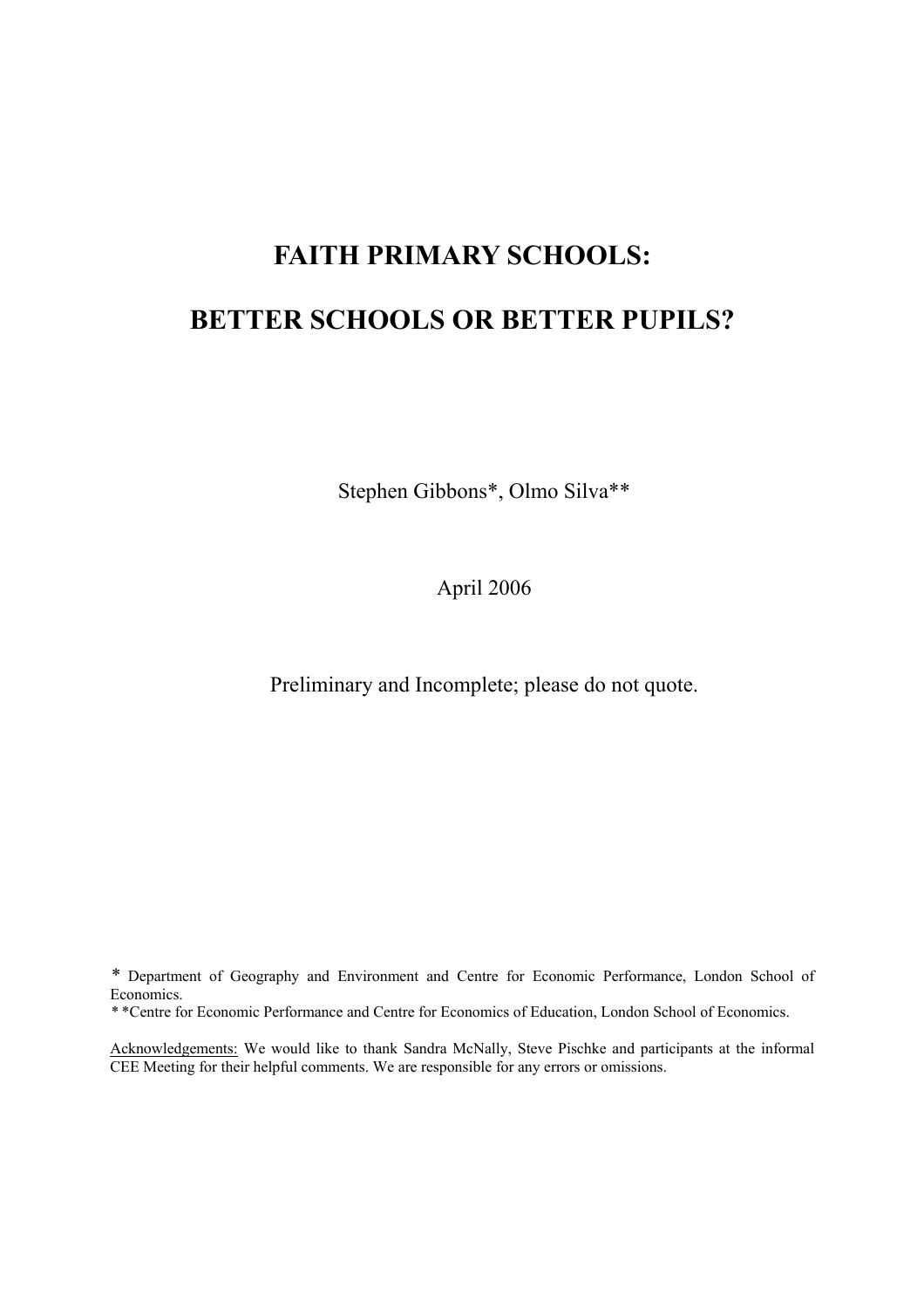### Abstract

Quality of childhood schooling is increasingly seen as important for life chances, because adults' success in the labour market is closely linked to early educational attainments. However, economic and educational research has had little success in finding resource-based interventions that are effective in rising school standards. Government policy in England currently favours policies based on incentives, governance and competition, and in particular the expansion of the faith-schools sector – largely because it is believed that faith (church) schools offer higher educational standards. The issue has received considerable empirical attention in the US, but assessment of the claim is difficult because of selection of pupils into faith schools according to family characteristics that are correlated with pupil achievement. We control for selection on religious schooling by tracking pupils over time and comparing attainments of pupils who exhibit different levels of commitment to religious schooling and residential choices. In particular, we ask whether the faster growth in attainments between ages 7 and 11 for pupils attending church primary schools is really a school-quality effect of whether it is a characteristic of pupils from families who display religious commitment in other ways – e.g. by their choice of secondary school or choice of residence. Our results suggest that, once family preferences and selection into religious education are controlled for, faith schools have a fairly small effect on pupil educational progression in primary school – this effect being between zero and under one-percentile on test scores at the age 11, relative to scores at age 7.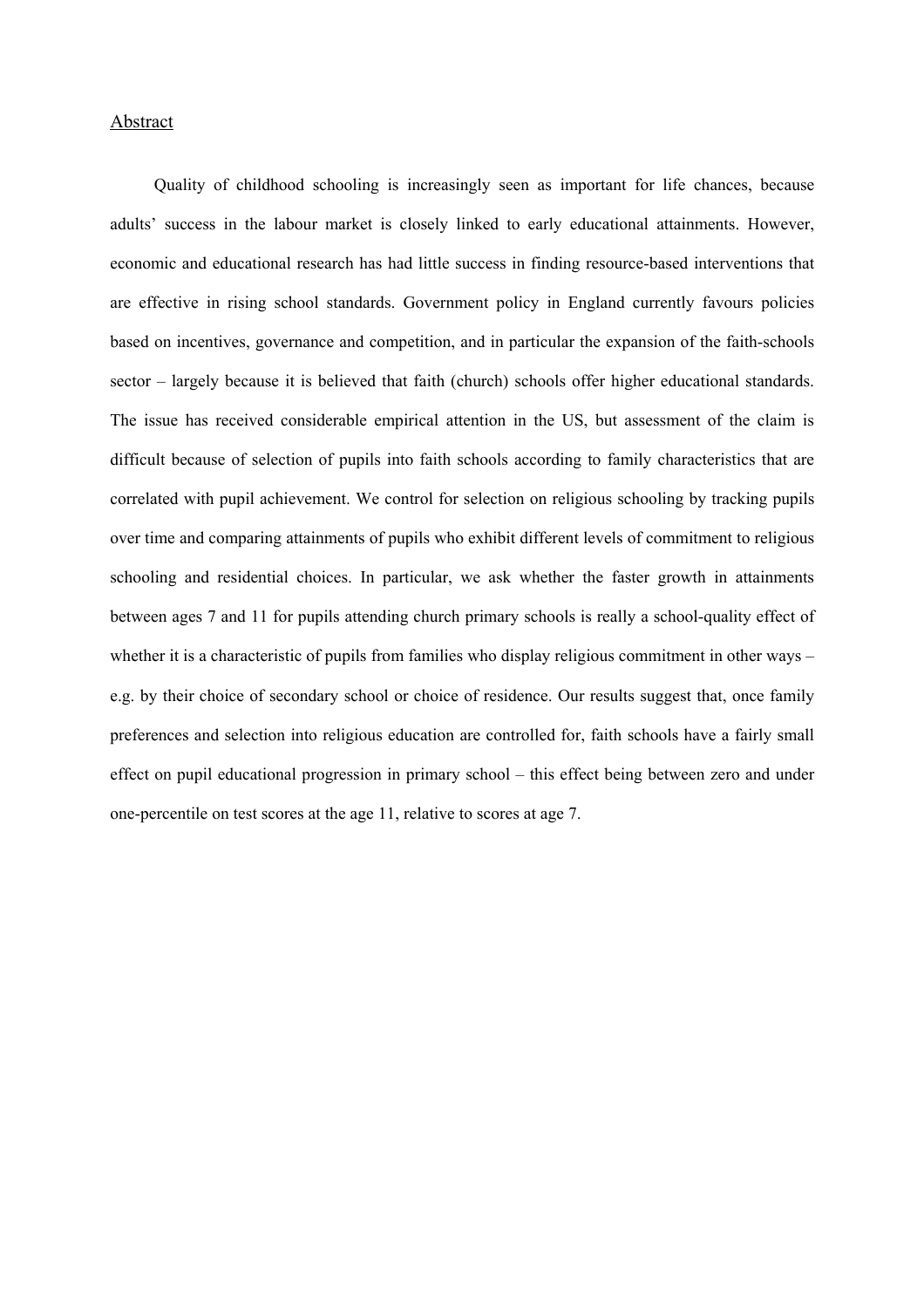# **1. Introduction**

Quality of childhood schooling is increasingly seen as important for life chances, because adults' success in the labour market is closely linked to early educational attainments. However, economic and educational research has had little success in finding resource-based interventions that are effective in rising school standards. Government policy in many countries now favours policies based on incentives, governance, increased choice and competition. In England, this idea has become linked with the expansion of the Faith schools sector (church-affiliated schools) because they symbolise choice and diversity in the education system, because they are models of the kind of practice in admissions and governance that policy makers wish to promote, and – crucially – because it is claimed that they offer higher educational standards. This claim is, however, a difficult one to assess, because pupils that choose and get chosen by Faith schools differ from the population of pupils in ways that are correlated with educational achievement. In this paper we present some new evidence on the effectiveness of Faith schools in the English context, using a national census of pupils which allows us to carefully match pupils who attended Faith schools in the Primary school phase with similar pupils in the Secular (non-faith) Primary phase, based on their prior attainment, family characteristics, place of residence, and the commitment to Faith-education that is revealed in their subsequent choice of secondary school.

Schooling and religion have had a long alliance. Traditionally, churches have run schools in part as a way to disseminate their religious message and in part because of their wider charitable and community responsibilities. These days, church-affiliated schools are formally integrated into the fabric of many educations systems, and in Britain provide some education to around one-third of all pupils in the state-sector. These faith schools continue to be popular,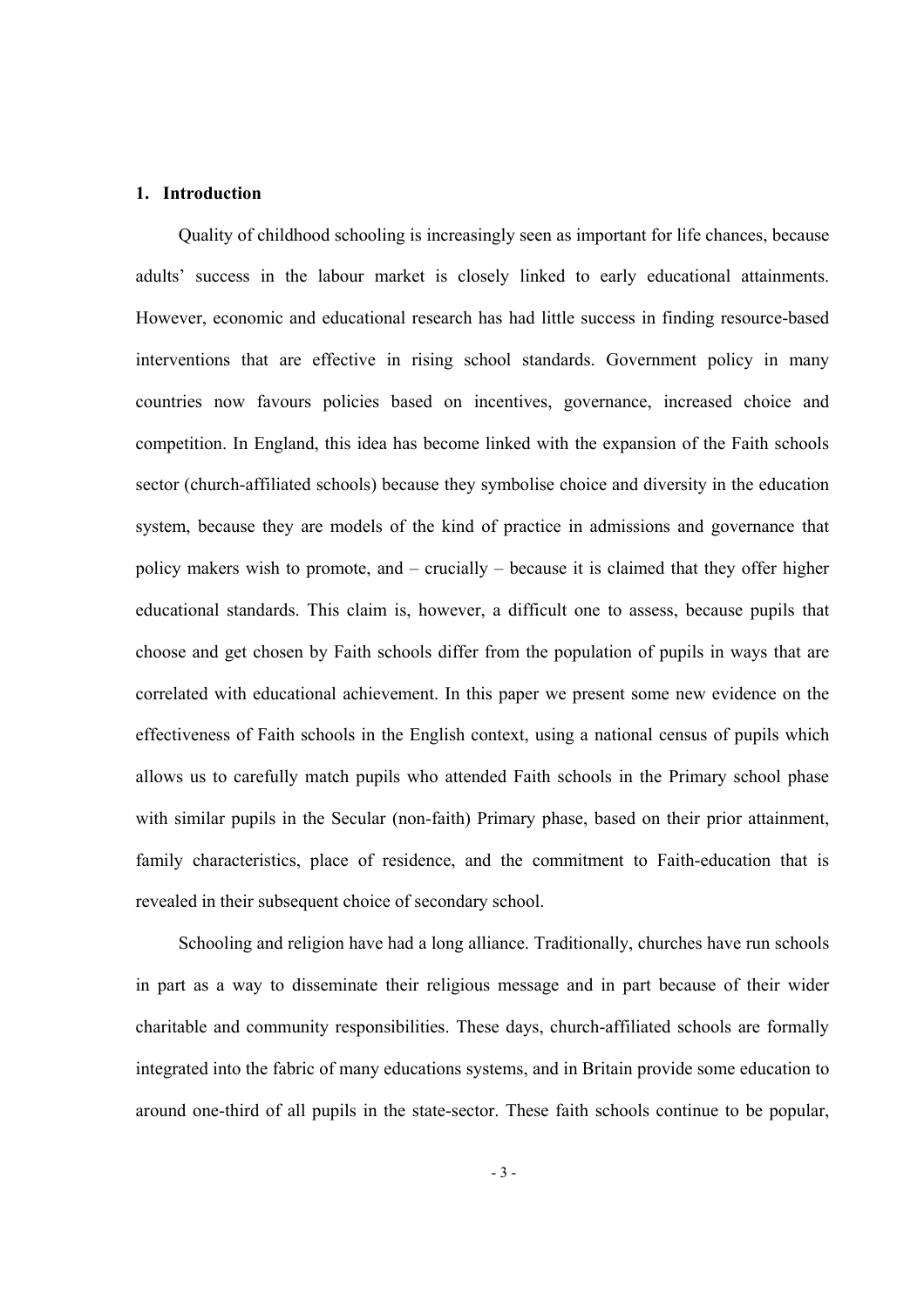and, as with the Catholic schools in the US, their average pupil outcomes appear favourable when compared to other types of school. Also, the heterogeneity offered by church schools in terms of religious character, pupil admissions and governance is seen by some as encouraging diversity and a reinforcing school choice; yet, others argue this may be culturally, socially and economically divisive.

Whatever one's views here, the fundamental question that has taxed researchers in recent decades, particularly in the US, is whether or not pupils really benefit from attending a Faith school rather than a Secular school, or whether Faith-schools simply attract and admit highability children with better family backgrounds. This is a question of pressing policy relevance in Britain because government policy has taken on-board the idea that Faith schools perform well and is trying to replicate their institutional arrangements in schools more widely (DfES White Paper 2005, DfES Education bill 2006). Surprisingly perhaps, there is almost no evidence on the issue for Britain that makes any serious attempts to separate out the causal effect of Faith schools from pure selection, and there are serious doubts about the the credibility of the strategies used in much of the US empirical work (Altonji, Elder and Taber, 2002).

With this in mind, our paper provides estimates of the impact of various types of English primary school on pupil attainment at age-11 using a census of pupils matched to current and historical records of attainment. Research that has tried to measure the "Catholic school" effect in the US has, typically, made use of instruments for church school attendance, such as family religion, neighbours' religion and place of residence. We agree with arguments that these instruments are not credible when the point of the exercise to purge estimates of family background and ability-related effects, because family religion is correlated with other family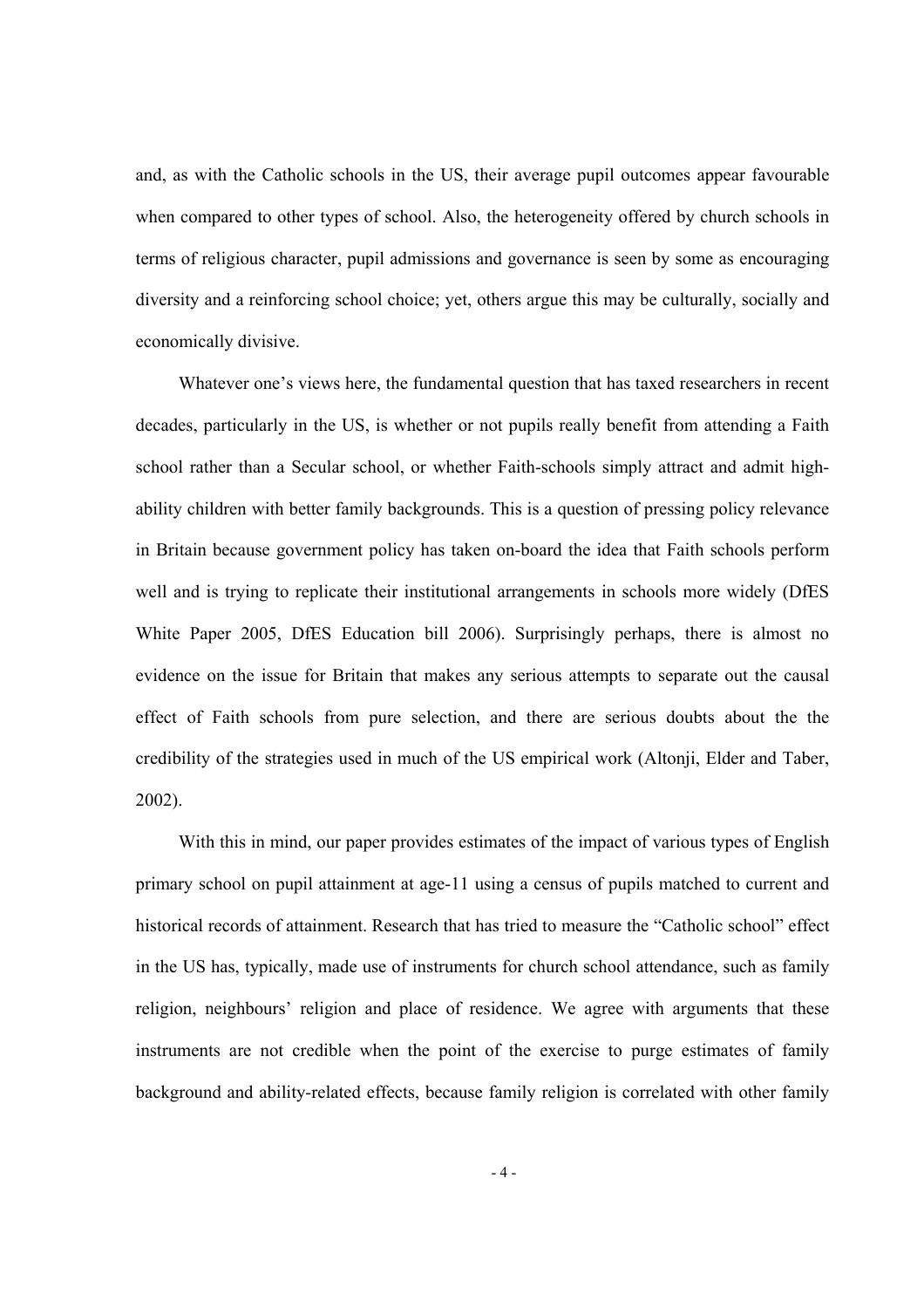characteristics (explicitly so if it is claimed that church-school attendance affects pupil outcomes) and because families choose where to live on the basis of which school they wish to attend. Indeed, it is likely to be impossible to find instruments that induce random assignment to Faith schools, because school and residential choice is always subject to personal preference and any random assignment without compulsion could be undone by individual action. Therefore, it is clear we cannot be completely conclusive in terms of a parameter that characterises the 'causal' influence of Faith schools; but we can present estimates under different specifications that provide a good indication of the likely range of effects and the relative role that selection and institutional differences make.

Our empirical strategies are, in outline, as follows. Contrary to previous literature, we argue that consideration of the process of residential means that it is better to *control* for precise residential location, rather than use it as an instrument. To this end, we exploit the geographical detail in our data set to compare outcomes for primary school pupils who live in the same postcode (10 or so housing units, or a street) but attend different schools. Our methods also take advantage of the fact that we can observe pupils at two phases of their education. Some never attend a Faith school, some attend a Faith primary school but not a Faith secondary school or vice-versa, some attend Faith schools in both phases. We argue that these patterns of choice are revealing about unobserved family preferences and characteristics, and comparison of the association between Faith school attendance and attainment amongst these different groups is informative about the relative role of selection vis-à-vis institutional arrangements. Lastly, we take the now-standard matching approach to the evaluation of 'treatment' effects when there is selection on observable characteristics. Our results suggest that most of the observed educational advantage of Faith schools is due to non-random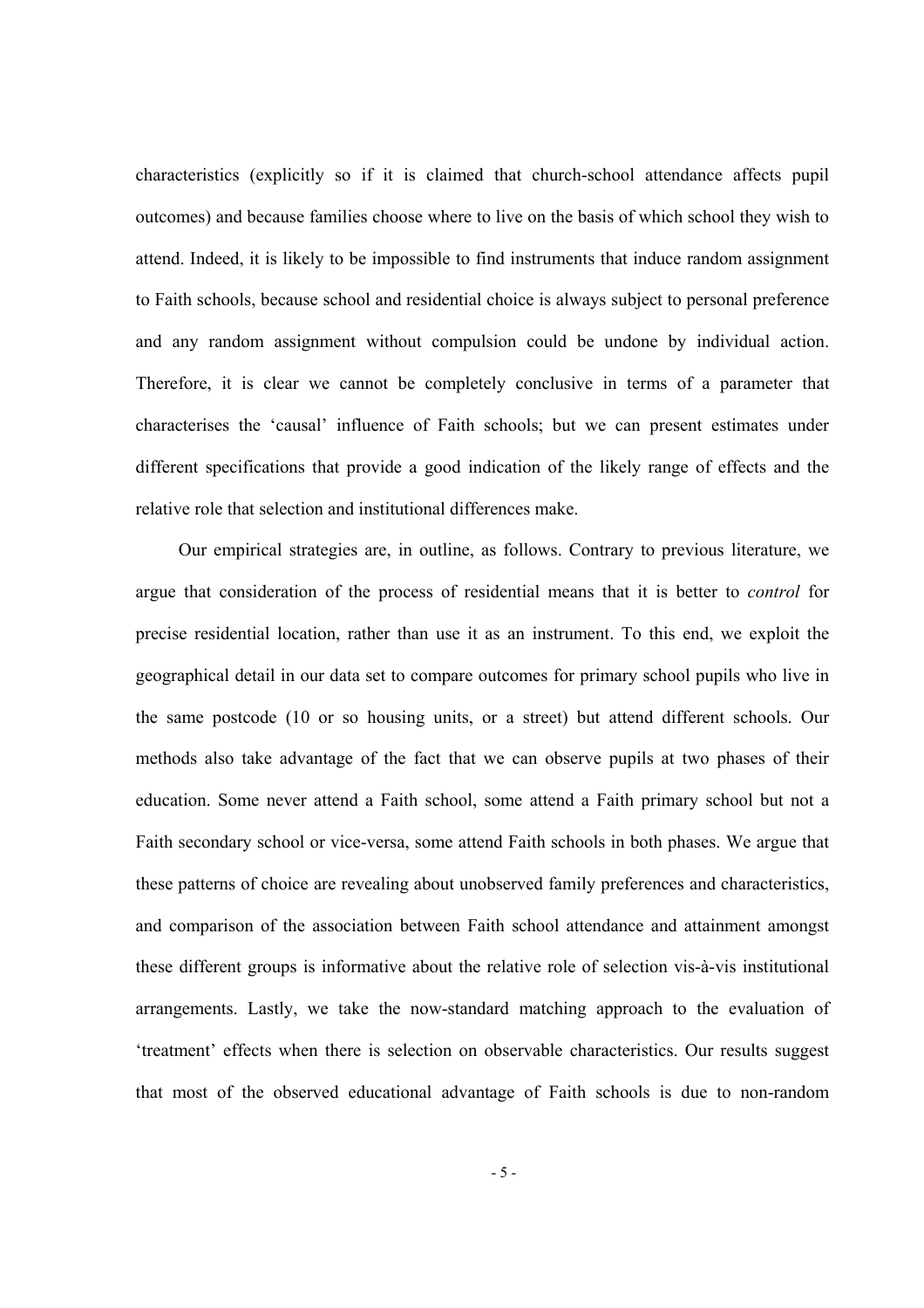selection into Faith schools, and the 'causal' impact of attending a Faith school between ages 7 and 11 is at most equivalent to 0.7 percentiles in the distribution of pupil test scores at age 11.

The paper has the following structure. The next section outlines some of the literature and critiques its methods. In Section 3 we explain the different types of school that exist in the English school system and the data that we will be using. Section 4 sets out our empirical approach in more detail, and Section 5 presents and discusses the results that arise from these approaches. Section 6 concludes.

# **2. Methods used in previous studies**

By far the bulk of existing academic work on the impact of Faith schools on education originates in the US, and has focussed on Catholic schools – largely springing from the influential work of Coleman (1982). Most of the subsequent research there finds that attendance at a Catholic school raises graduation rates and sometimes test scores, though there is variation across different demographic and geographical groups and across subject areas. Our discussion will focus on whether there is anything we can learn from the methodological approaches in the US and international literature rather than the results per-se. For Britain, evidence on the performance benefits of Faith schools is fairly limited: Schagen et al. (2002) provide no clear evidence that Faith Secondary schools perform any better in terms of progress in Science or Maths between ages 12 and 14, or between 15 and 16. Pupils in Faith schools do show slightly faster progress in English, and also seem to pass more subjects overall in their age-16 exams. In a study limited to two London boroughs with only 7 religious schools, Prais (2005) finds quite strong Faith school advantages in Maths, particularly amongst weakest pupils. Neither of these studies takes any steps to controls for pupil background or otherwise deal with selection on unobservable characteristics that influence educational progress.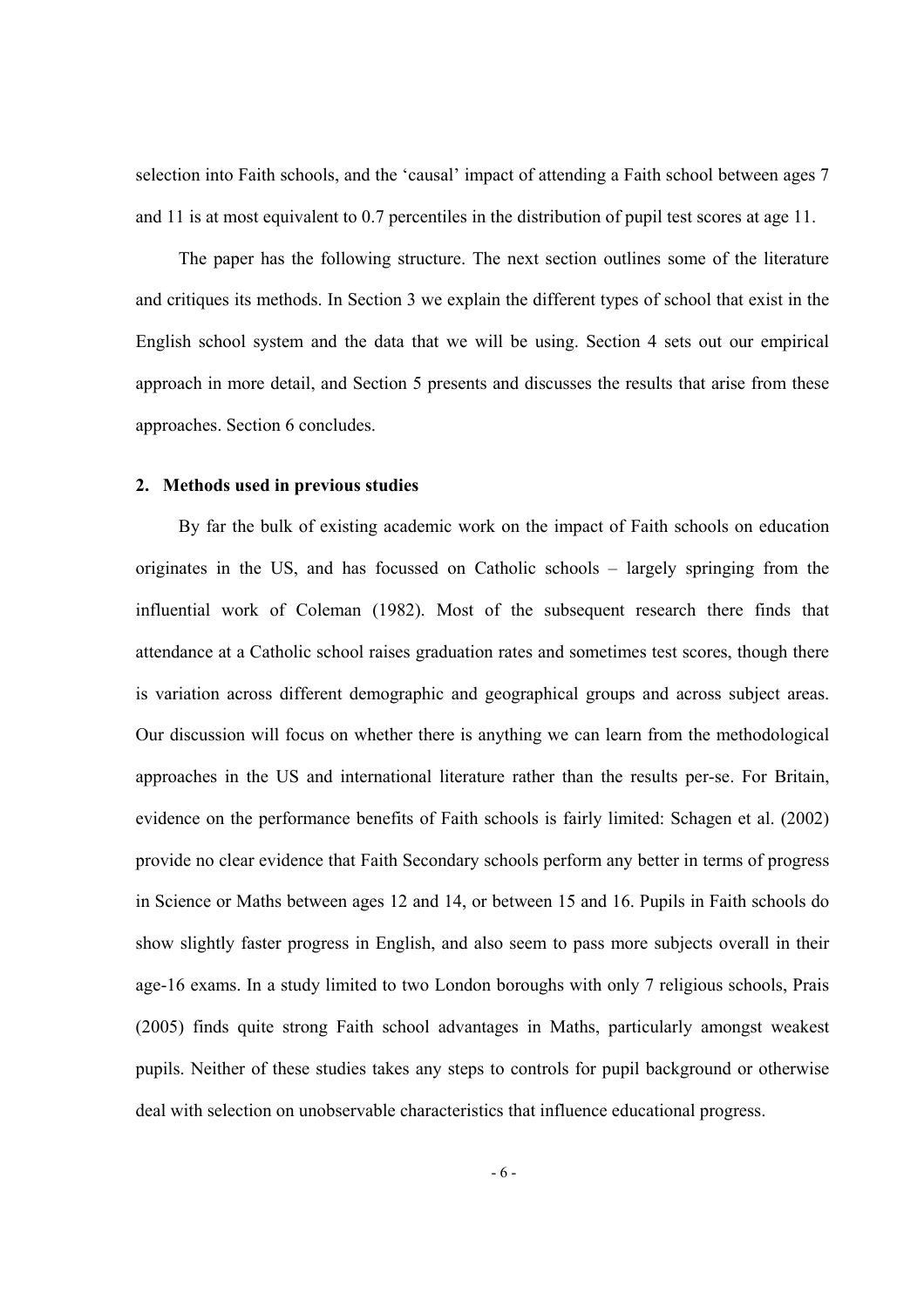In the US these Catholic schools are the dominant type of "Faith" school, though the context there is very different from that in England: in the US Catholic schools are privatesector schools whereas English Faith schools are part of the state school system. Nevertheless, the key issue that has taxed US researchers investigating the effects of Catholic schooling on achievement is the same issue that we will need to confront: there is clearly non-random selection of pupils into Faith schools, such that Faith school attendance is correlated with unobserved pupil-family characteristics that are educationally advantageous. Almost all approaches try to find an explicit source of random variation in the probability of Catholic school attendance that is otherwise uncorrelated with educational attainment and can be used as an instrument. Disappointingly, many of the instrument choices do not seem credible on deeper reflection, and the evidence in Altonji, Elder and Taber (2002) is not supportive of any of those that are commonly used.

The first typical instrument is family religion, on the basis that being Catholic is (obviously) a strong determinant of attendance at a Catholic school. This approach is used, for example, by Noel (1982), Evans and Schwab (1995), in part of Neal (1997). However, opinion seems divided on whether family religion is related to educational outcomes other than through Catholic school attendance, and most recent studies seem to disregard it as a plausible instrument. On a priori grounds, it seems most likely that religious beliefs influence all sorts of family attitudes and economic outcomes; this is especially true if attendance at a Catholic school does raise attainments, the probability of graduation, future earnings and hence family resources in future generations – which is what most of these schooling studies imply. The range of family outcomes that are correlated with religiosity may be much wider; Gruber (2005) finds evidence that religious participation is correlated with education, income, lower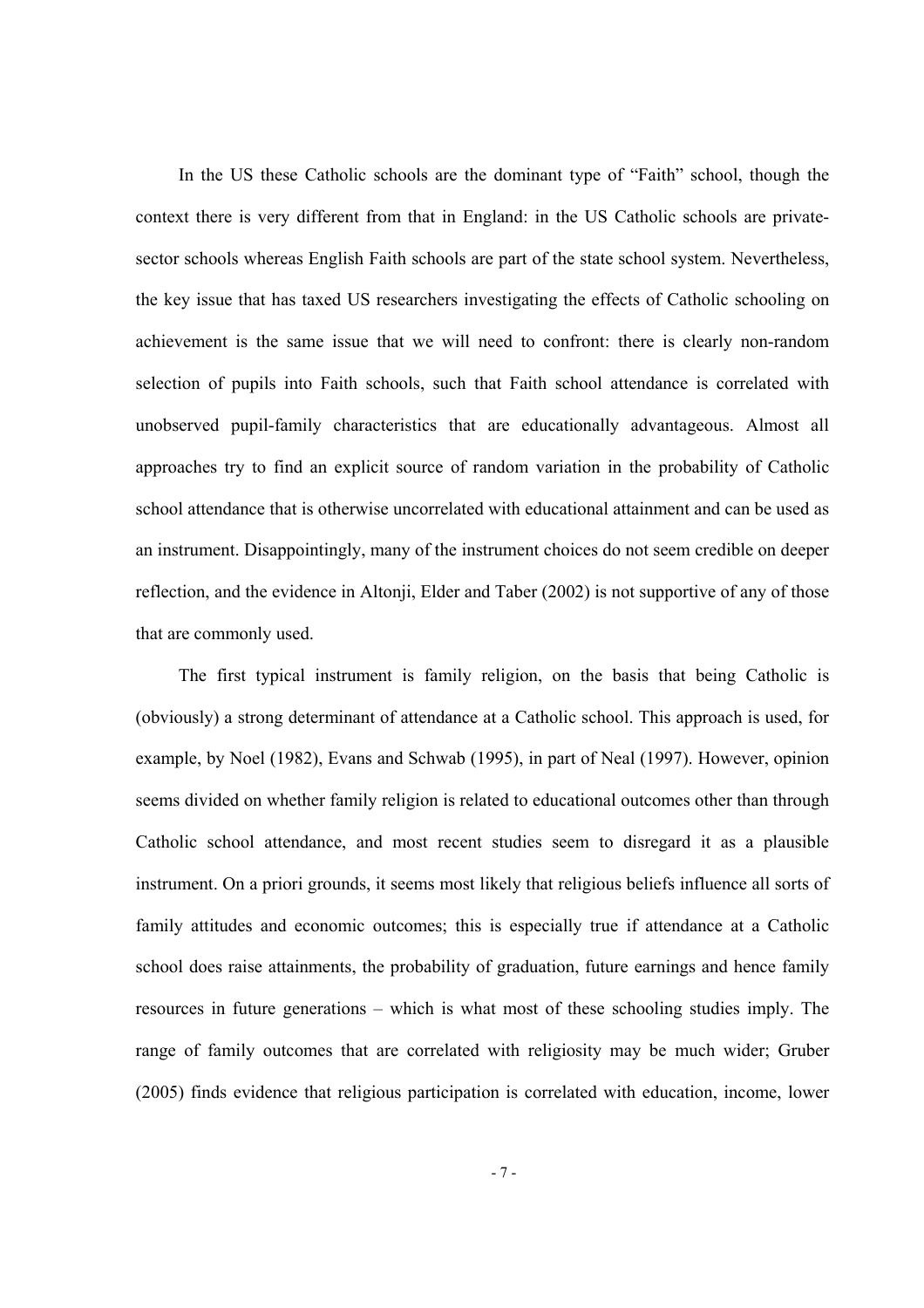rates of disability, and, perhaps unsurprisingly, with more marriage and less divorce. Moreover there is another strand of literature that links religious beliefs to economic growth, ranging from sociological work such as Weber (1905) to macroeconomic studies such as Barro and McCleary (2003). In a similar vein, Guiso et al. (2003) use international data to show a link between religion and social attitudes that are conducive to positive economic outcomes. On balance, we are not convinced that family religion is a useful instrument for Faith school attendance.

Another approach has been to use instruments that try measure the local 'supply' of Faith schooling. Neal (1997) uses both the number of Catholics as proportion of the local population as an instrument, with the justification that Catholic schools charge lower fees in predominantly catholic areas, and the geographic density of Catholic schools on the basis that this lowers costs of access. The same ideas are applied in Grogger and Neal (2000), and in Figlio and Stone (1999), who go further and include all sorts of geographical and areademographic variables in their instrument set. None of these ideas are convincing theoretically. Observational evidence on the proximity of place of residence to faith schools is clearly related to family's preferences over schooling because the decision to live near a faith school is based on the intention to attend that school. This role of schools in housing choices is evident in the voluminous empirical literature on the influence of schools on housing demand (Black, 1999; Gibbons and Machin, 2006; Kain, Staiger and Reigg, 2005). Similarly, demographic characteristics such as the local proportion of people with religious affiliation must be related to pupil's family background because his or her family has made choices to live in this type of community. In particular, one reason why a locality may have high concentrations of, say, Catholic families is because these families want their children to attend a local Catholic school.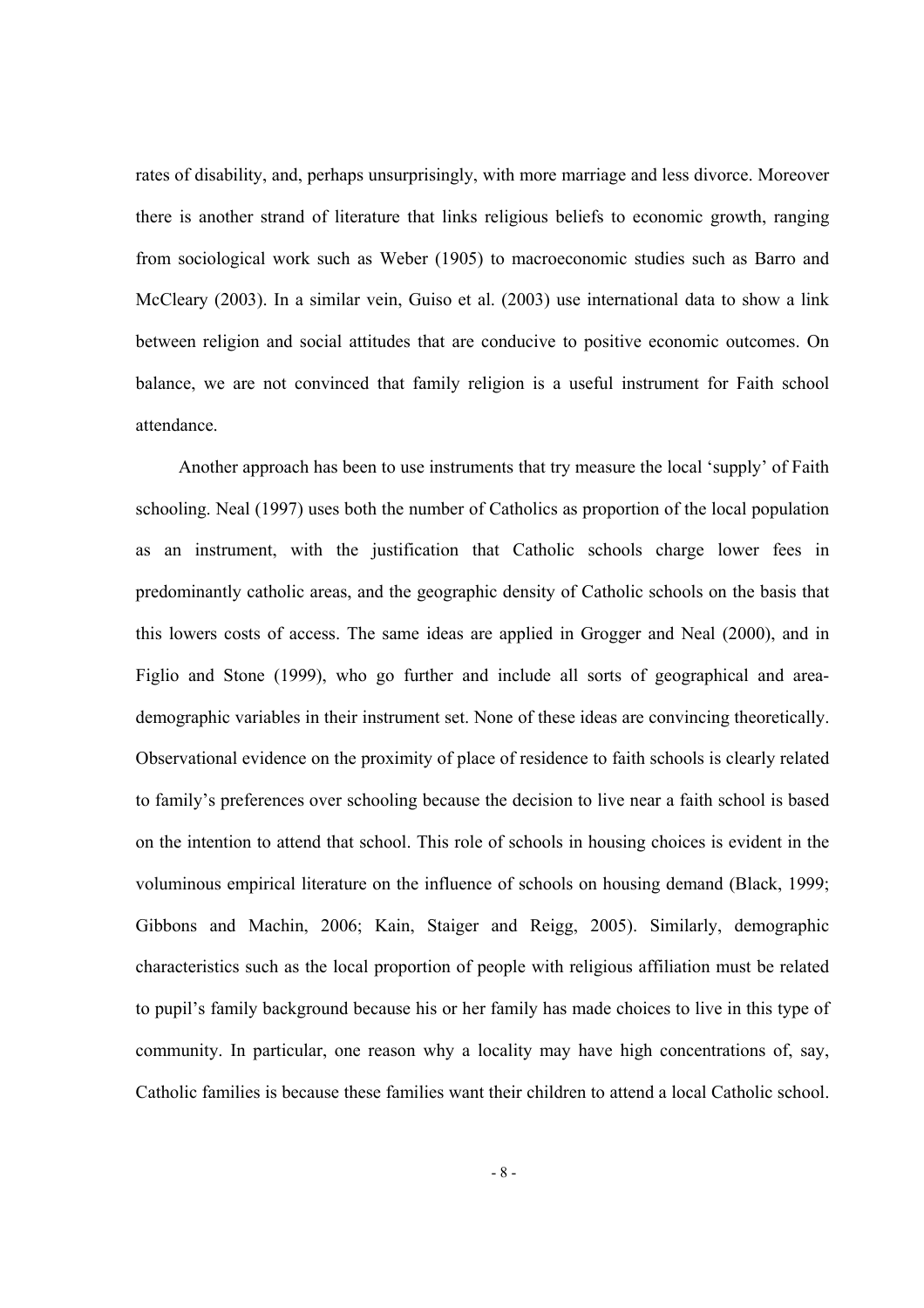In this case it is spatial correlation in family preferences over schooling that incidentally generates an association between Catholic school attendance and local Catholic density. Other approaches have tried to use interactions of these instruments, whilst controlling for their levels (e.g. Sander, 1996) though the theoretical basis for this is uncertain, and the testing in Altonji, Elder and Taber (2002) suggests it is not satisfactory.

Given the weaknesses in the IV approach, some have tried other methods: Jepsen (2003) simply controls for pupil background characteristics and for the school-median test scores of pupils soon after they enter school. Unfortunately he only has data on prior attainments for a different cohort of pupils, not the pupils who's outcomes are being measured, but still he finds no impact of Catholic schools on test scores. In a different approach, Altonji, Elder and Taber (2005) infer the degree of selection bias in the Catholic school effect from the extent of selection on observable pupil characteristics, and conclude that whilst there is an impact on high school and college graduation rates, there is no influence on test scores.

The approach we will follow is closer to those in these more recent US studies, but we have the advantage of a large dataset on the population of pupils in England, containing information on pupil's prior attainments, demographics and details on precise geographical location. Before discussing our methods, we outline the institutional context for Faith schools in England, and the details of this dataset we use to investigate them.

# **3. Institutional context and data**

# *3.1. School types and governance*

Primary schools in the state-sector in England fall into a number of different religious categories, and differ in terms of the way they are governed, the ownership of the school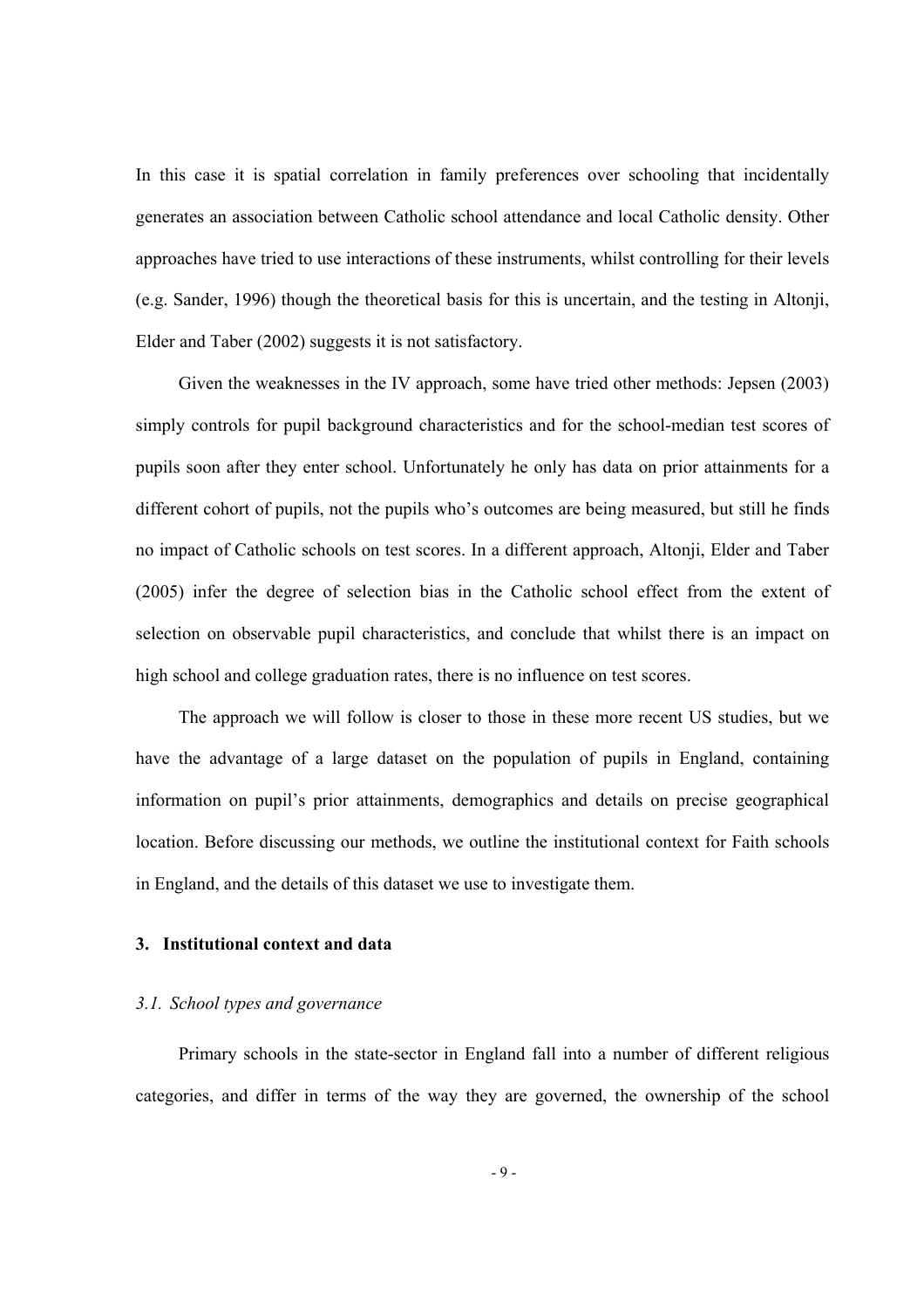buildings, and who controls pupil admissions. The key differences between these school types – Community, Foundation, Voluntary Aided and Voluntary Controlled – are set out in Table 1. In addition there is a small private, fee-paying sector, which we do not consider here $<sup>1</sup>$ . All state</sup> schools are funded largely by central government, through Local Education Authorities that are responsible for schools in their geographical domain. Schools other than Community schools are also linked in some way to a church or other charitable organisation.

All schools are run by a Governing Body composed of members elected from amongst parents and staff (Parent Governors and Staff Governors), appointed by the Local Education Authority (LEA Governors), appointed by the church or charitable foundation that owns the school premises (where relevant – Foundation Governors), and appointed from the community (e.g. local businesses) by the Governing Body. The Governing Body sets the strategic direction of the school, draws up school policies, sets targets and monitors performance, although dayto-day running is down to the headteacher and his or her leadership team. The constitution of the Governing Body is important because it determines how much influence various 'stakeholders' have in the way the school is run – in particular, the balance between control by the Local Education Authority (LEA) and control by the church or charitable foundation. Moreover, in Voluntary Aided and Foundation schools the Governing body of the school that is responsible for admissions and has some flexibility in selecting pupils<sup>2</sup>; in other cases it is the Local Education Authority that handles admissions centrally. Schools are further

-

 $<sup>1</sup>$  They educate around 6-7% of pupils in England as a whole.</sup>

<sup>&</sup>lt;sup>2</sup> Although the national Code of Practice on Admissions must be adhered to, and this forbids explicit selection by aptitude at Primary school level.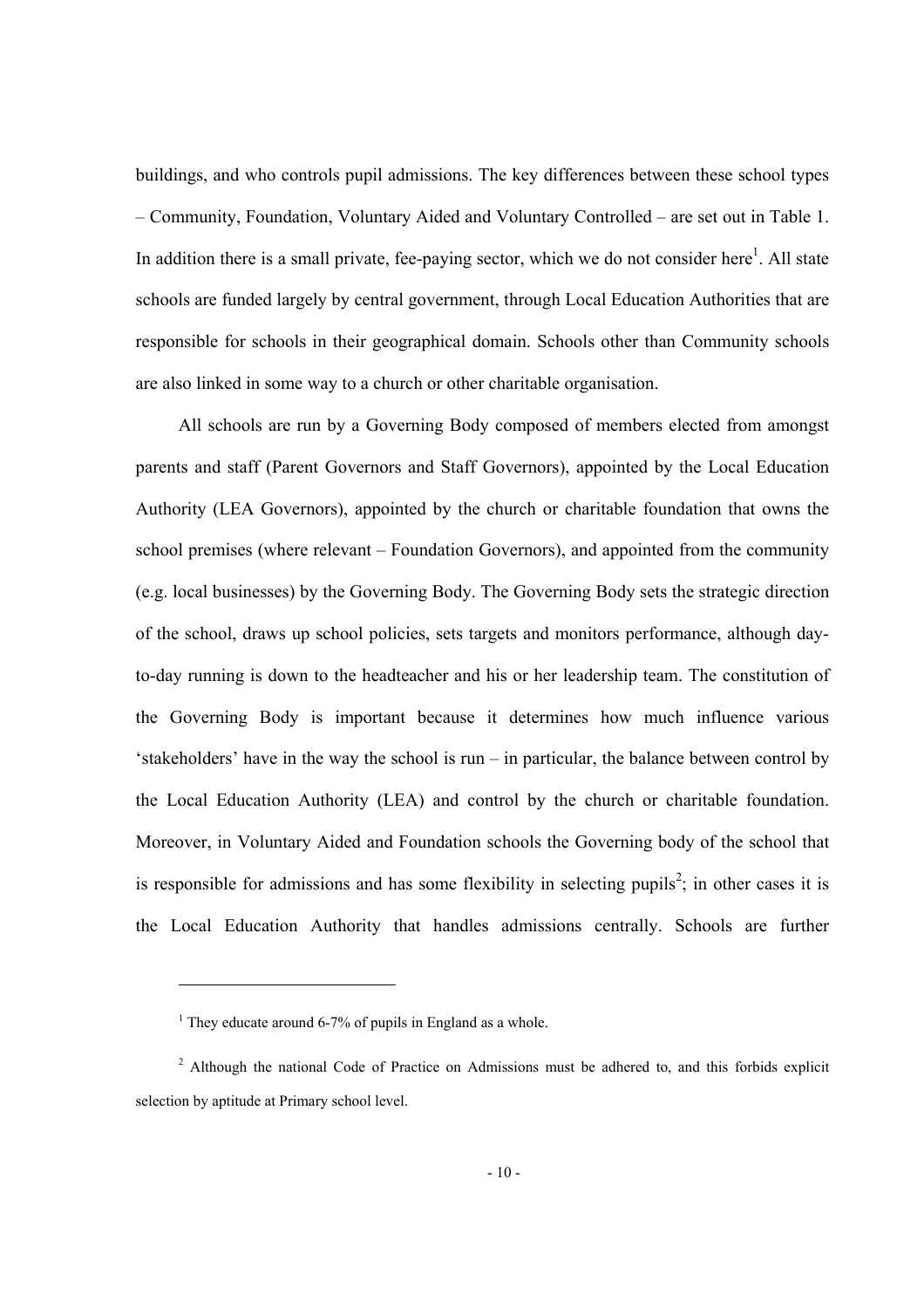differentiated according to who owns the school premises – either the LEA, or the church/charitable organisation that is linked to a school's Foundation or Voluntary Aided status. In the first case the LEA is also classed as the employer; in the second it is the Governing body; but in both cases the Governing body is responsible for making staff appointments at the school, including the appointment of the headteacher. These distinctions are important when we consider the role of Faith schools, because schools that are Faith schools are often different in other ways than just religious affiliation – as shown in Table 1.

| Type                    | Faith                                                                | Governors                                                                                        | Admissions authority | Assets owned by   | Employer  |
|-------------------------|----------------------------------------------------------------------|--------------------------------------------------------------------------------------------------|----------------------|-------------------|-----------|
| Community               | Secular                                                              | Parents $>30\%$<br>Staff $\leq 30\%$<br>LEA 20%<br>Community 20%                                 | LEA                  | LEA               | LEA       |
| Foundation              | Mostly secular,<br>some $C$ . of $E$ .,                              | Parents $>30\%$<br>Staff $\leq 30\%$<br>Foundation $\leq$ 25%<br>LEA $\leq$ 20%<br>Community 10% | Governors            | Church or charity | Governors |
| Voluntary<br>Aided      | Mostly C. of E. or<br>Catholic, some<br>other faith, some<br>secular | Foundation $>50\%$<br>Parents $>30\%$<br>$LEA \leq 10\%$<br>Staff $(\leq 30\%)$                  | Governors            | Church or charity | Governors |
| Voluntary<br>Controlled | Mostly C. of E.,<br>some other faith,<br>some secular                | Parents $>30\%$<br>Staff $\leq 30\%$<br>Foundation $\leq$ 25%<br>$LEA < 20\%$<br>Community 10%   | LEA.                 | LEA.              | LEA       |

Table 1: Primary school categories in England

Note: C. of E. means Church of England.

Because of our emphasis on Faith schools, we re-arrange these into four school types that we feel best characterise their religious affiliation and governance/admissions arrangements. The breakdown is as follows

• *Secular, Controlled*: includes schools that have no religious affiliation and are Community or Voluntary Controlled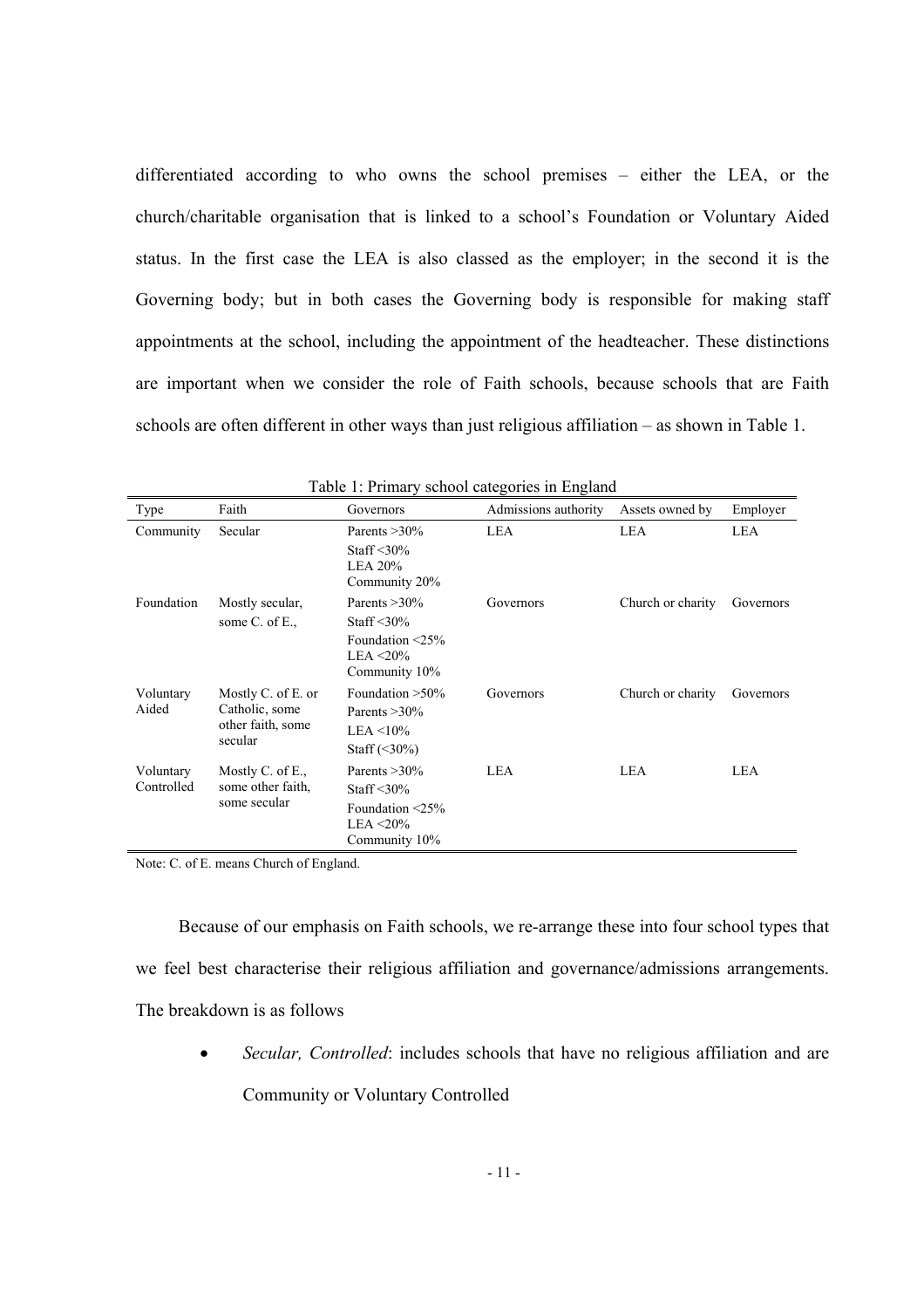- *Secular, Autonomous*: includes schools that have no religious affiliation but are Foundation or Voluntary Aided
- *Faith, Controlled*: includes schools that have a religious affiliation and are Voluntary Controlled
- *Faith, Autonomous*: includes schools that have a religious affiliation and which are Foundation or Voluntary Aided

The goal of our empirical work will be to explore differences in attainment of pupils in these schools in the Primary phase, and to consider to what extent any differences can be attributed to Faith-affiliation. First, however, we need to briefly explain the way attainment is assessed in English Primary schools, and describe the data we will bring to bear on this question.

# *3.2. National curriculum and assessment*

-

Compulsory education in England is organised into five stages referred to as Key Stages. In the Primary phase, pupils enter school at age 4-5 (or earlier if the school has nursery provision) in the Foundation Stage (not to be confused with Foundation *schools*) and then move on to Key Stage 1, spanning ages 5-6 and 6-7. At age 7-8 pupils move to Key Stage 2, sometimes – but not usually – with a change of school<sup>3</sup>. At the end of Key Stage 2, when pupils are 10-11 children leave the Primary phase and go on to Secondary school where they

<sup>&</sup>lt;sup>3</sup> In some cases there are separate Infants and Junior schools that cover Key Stage 1 and 2 respectively. Sometimes there are Infants and Junior schools on the same site, or different departments within the same school. A few LEAs still operate a Middle School system, which bridge the Primary and Secondary phases; we do not consider these schools in our analysis.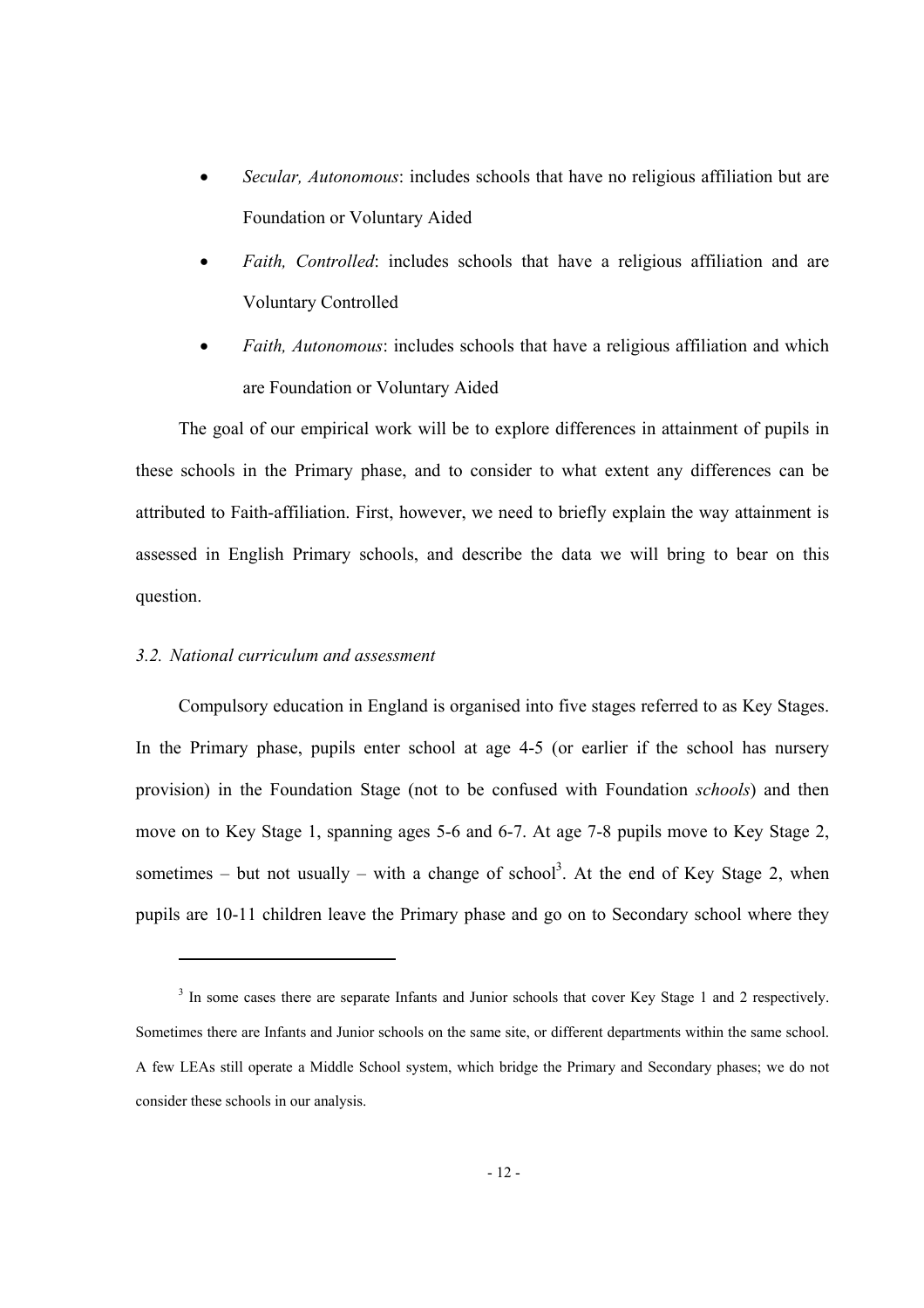progress through Key Stage 3 and 4. At the end of each Key Stage, pupils are assessed on the basis of standard national tests (SATS) and progress through the phases is measured in terms of Key Stage Levels, ranging between W (working towards Level 1) and Level 5+ in the Primary phase. A point system can also be applied to convert these levels into scores that are intended to represent about one term's (10-12 weeks) progress.

### *3.3. The data*

The UK's Department of Education and Skills (DfES) collects a lot of data on school pupils centrally, because the pupil assessment system is used to publish school performance tables and because information on pupil numbers and characteristics are necessary for administrative purposes – in particular to determine funding. A National Pupil Database (NPD) holds information on each pupil's assessment record in the Key Stage SATS throughout their school career. Since 2002, the DfES has also carried out a Pupil Level Annual Census (PLASC) which records information on pupil's school, gender, age, ethnicity, language skills any special educational needs or disabilities, entitlement to free school meals and various other pieces of information (prior to 2002 this information was collected only at school level). Importantly, the PLASC data has information on postcode of residence: a postcode is typically 10-12 neighbouring addresses, so we will be able to control very carefully for residential location.

These two databases (PLASC and NPD) can be spliced together at pupil level to give a large and detailed dataset on pupils along with their test histories. The test histories contain details on the "Levels" reached in the core subject areas – Maths, English, Science (Science only beyond Key Stage 1) – and, for Key Stage 2 and beyond, the raw scores in the component tests. We use information on two cohorts: those aged 10-11 and sitting their Key Stage 2 SATS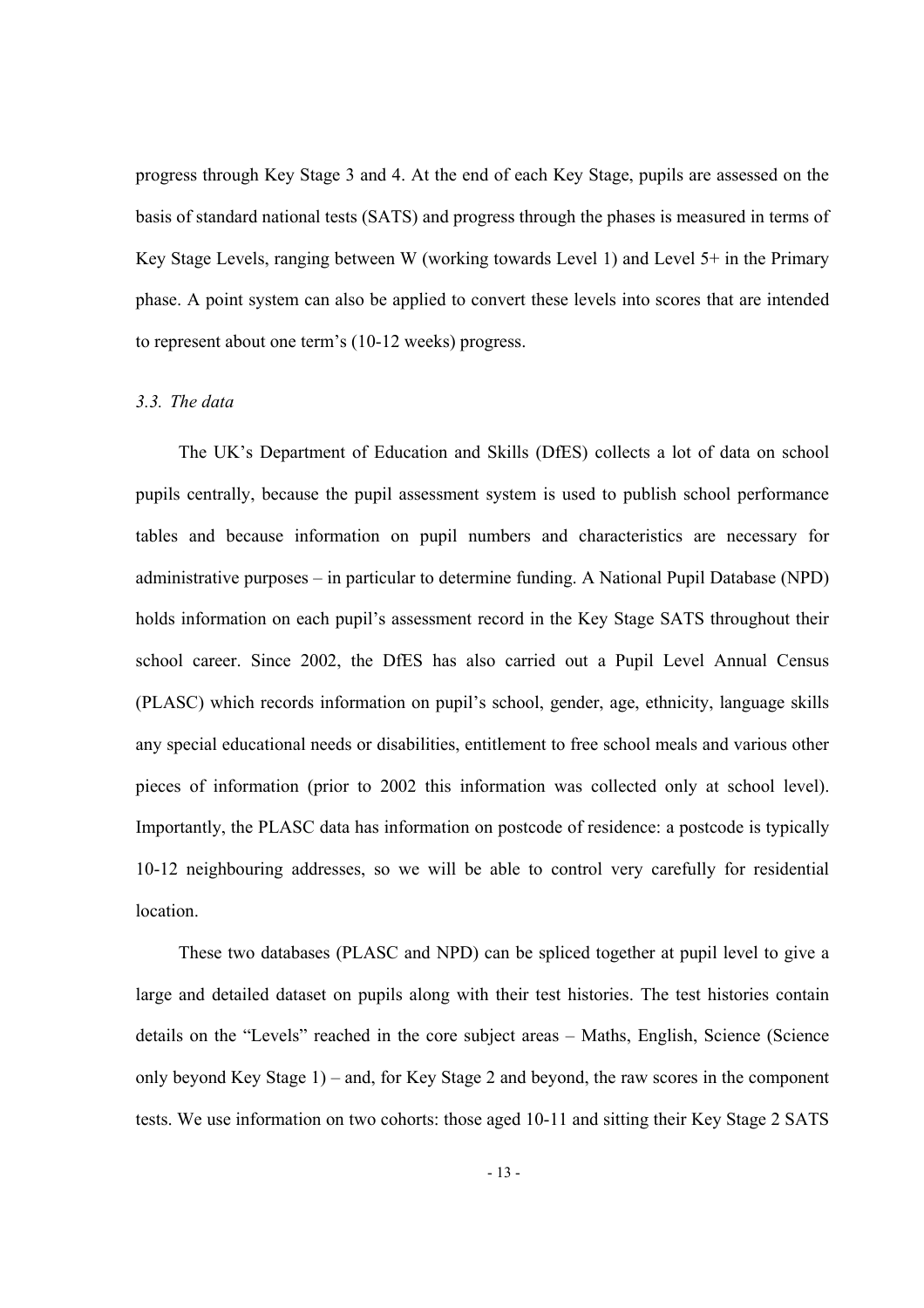in 2002 and 2003, who took their Key Stage 1 SATS in 1998 and 1999 respectively. We can also deduce to which school these pupils are assigned when they move on to Secondary school in 2003 and 2004. Various other data sources can be merged in at school level – in particular each school's religious affiliation and the institutional types described above in Section 3.1 – which are available from the DfES 'Edubase' system.

We will use this large an complex combined data set – which gives us information on around 1 million pupils in over 14000 Primary schools in England – to estimate the influence of Faith schools on pupil progress through Key Stage 2 (between ages 7 and 11). In the next section we set out the empirical model more precisely.

### **4. Model**

As can be seen above in our consideration of previous efforts in Section 2, measurement of the effectiveness of church schools presents a difficult challenge. Families with a preference for church-affiliated schools or schools with a religious tradition or religious ethos may, on average, have characteristics that influence academic progress in their children. In addition, in the English context, many Faith schools at both Primary and Secondary level have (or had until recently) much greater control over their own pupil admissions than do most Secular schools. The reason for this is that Faith schools (and other schools classed as *Voluntary Aided* or *Foundation*; see Section 3.1) were allowed to interview families – ostensibly to determine their religious or other ethical convictions; however, it has long been suspected that this leads to some form of covert selection based on parental and pupil characteristics that are correlated with pupil ability. West (2005) and West and Hind (2003) provide detailed qualitative analyses of this issue. Clearly, both these factors can lead to differences between church and non-church schools in terms of the distribution of pupil and family background characteristics at time of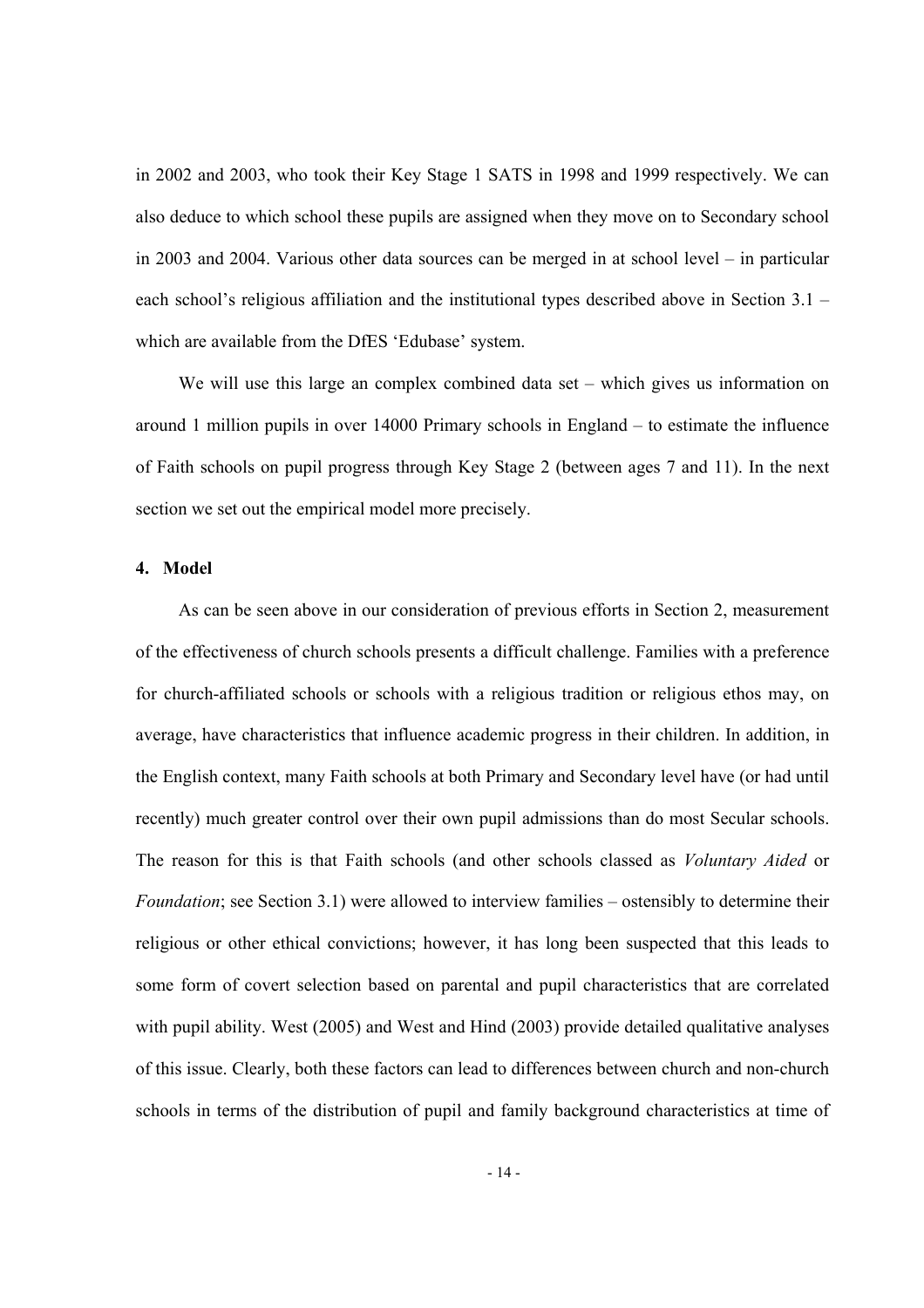school entry. These forms of school-side and family-side selection together mean that pupils are sorted into schools along lines of ability, with higher strata over-represented in church schools. As discussed above (Section 2) we do not believe there are any credible instruments for Faith school attendance – at least not in the English setting and current policy environment. But we do have a wealth of information on the residential location and school attendance history of our pupils which, we argue, we can turn to our advantage..

The basic model we will estimate is a standard pupil-level 'value-added' model of educational attainment, which measures the statistical association of school attendance and other characteristics with progress at school between the ages of 8 and 11. In our two-period empirical setup, attainment of pupil *i* in school *j* at stage two  $(h_{ii2})$  builds on prior attainment at stage one  $(h_{ij1})$ , and is modified by school-type factors  $(\beta_i)$  and observable personal and family characteristics  $x'_{ii2}$ .

$$
h_{ij2} = \beta_j + x_{ij2}' \gamma + f(h_{ij1}) + \eta_{i2} + \varepsilon_{ij2}
$$
 (1)

The key empirical problem is that family-side selection of schools and school-side selection of pupils before stage two means that unobserved pupil-family characteristics  $\eta_{i2}$  that influence the rate of progress between stage and stage 2 are correlated with school choice, so  $E[\eta_{i2} | h_{ij1}, x_{ij2}, j = k] \neq E[\eta_{i2} | h_{ij1}, x_{ij2}, j \neq l]$ . Estimates of  $\beta_j$  that do not control for  $\eta_{i2}$  are biased estimates of the expected impact of Faith-School attendance. Since we regard selection on prior ability or attainment as particularly important, we allow these to enter our model in a very general way as indicated by  $f(h_{ii})$ .

Most of the previous literature on faith school effects has had to make to without information on prior-attainments and has used instruments – typically geographical – to deal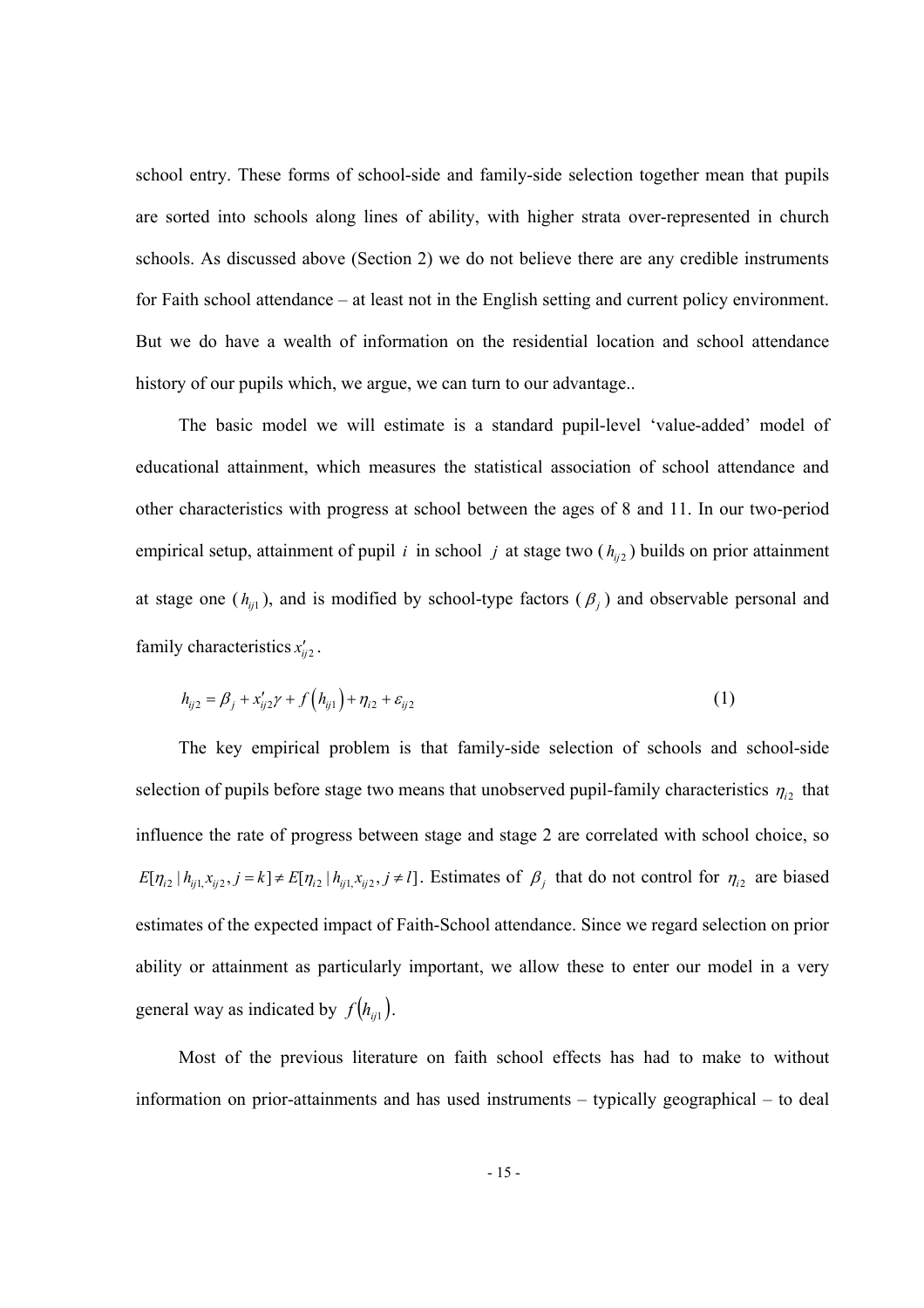with selection on unobservables (including unobservable which influence the level of attainment at stage 1). But basic theories of urban economics tell us that choice of place of residence is revealing of the benefits of different locations to different types of people, and that similar people sort into neighbourhoods and communities according to these benefits and the income that they have available to pay for housing. Given this, it seems to us that one of the most fundamental things to do when looking for evidence of performance advantages in Faith schools is to *control* for place of residence, rather than use it to predict Faith school attendance as is common in instrumental variables approaches. The geographical detail and density of pupils in our data means we are able to do this quite effectively, by comparing outcomes for pupils who live in the same postcode, but attend different schools. At least then we are comparing pupils with families who exhibit similar preferences over choice of housing, neighbourhood and local amenities.

 There is, however, an obvious difference between two families attending different types of school, even if they are close geographical neighbours: the type of school they attend may reveal preferences over school type, or attributes of the pupil that schools are able to observe when making admissions decisions and these preferences and attributes may be correlated with pupil progress<sup>4</sup>. However, we can use our data to work out where pupils attend school when they leave the Primary phase and go on to a new Secondary school at age 12. One thing this

-

<sup>&</sup>lt;sup>4</sup> In the US private Catholic school setting, these factors are theoretically related to the benefits of choosing a faith school, since attendance at a private school rather than a pubic school imposes financial costs. In England, conditional on place of residence, admission to a state faith-school does not incur high additional costs relative to a non-faith school. The only likely cost is the effort of demonstrating some religious commitment through church attendance.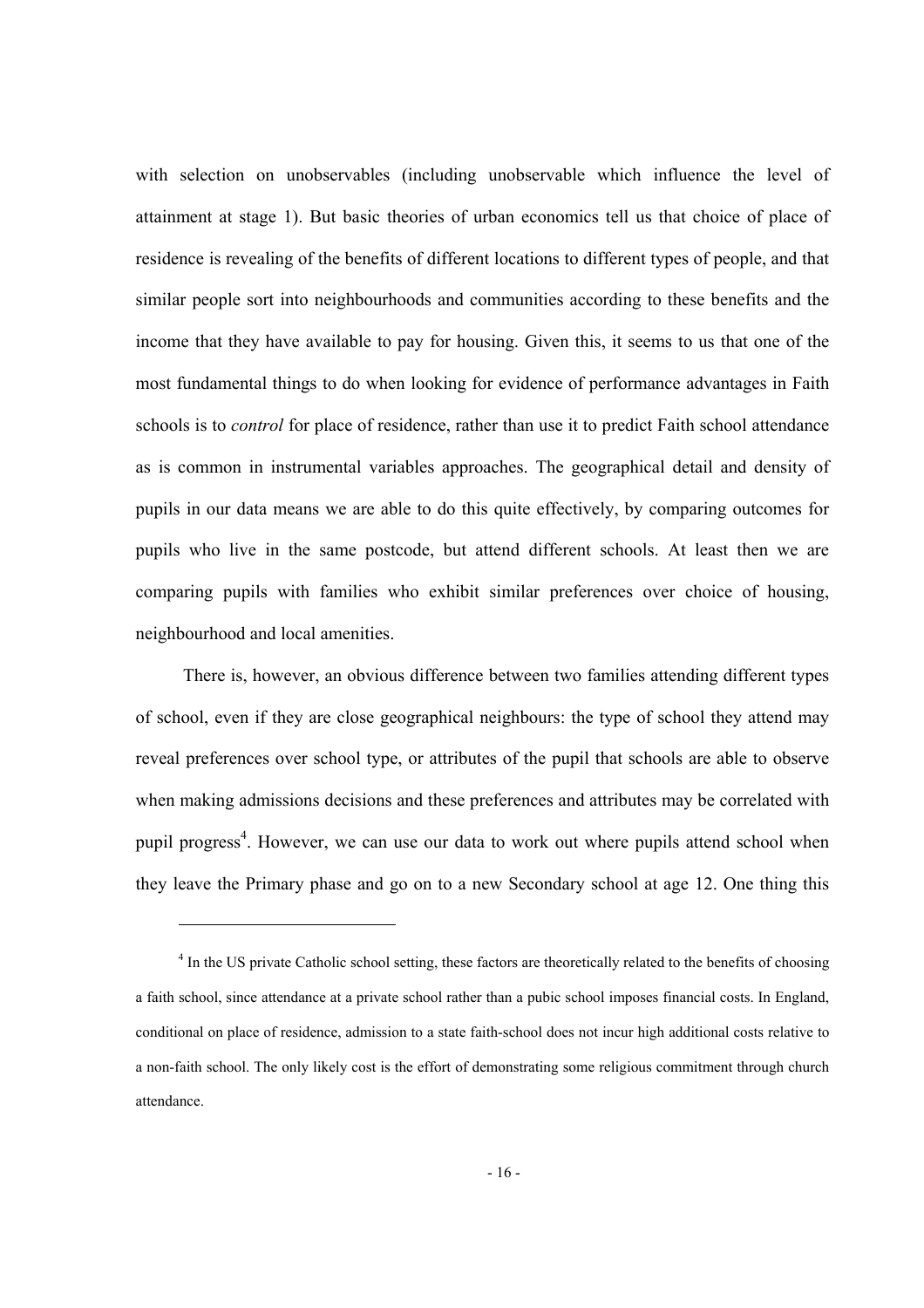allows us to do is eliminate family differences that are expressed in Secondary school choice by allowing for Secondary school fixed effects when we estimate (1). Moreover, the range of school types in Primary school is replicated at the Secondary phase, and so, we argue, school assignment at age-12 is revealing both about the preferences of families regarding faith schooling and their 'suitability' for faith schooling in the eyes of Faith school admissions authorities. Clearly, families that commit to Faith schooling over both schooling phases are not likely to be suitable 'control group' members for the kind of pupils who attend non-Faith schools in both phases. Conversely, families who only attend Faith schools in the Secondary phase are potentially good controls for families who attend Faith schools only in the Primary phase; both types of family show no distaste for Faith schools and are clearly of acceptable social calibre. The underlying assumption behind this approach is that selection into Faith schools occurs along similar lines of family background in the Primary and Secondary phases. We assume, in line with the evidence in West (2005) and West and Hind (2003), that any school-side selection is on the basis of pupil and family characteristics and not explicitly on past academic *progress*, because neither Primary or Secondary schools have any measure of a pupil's prior academic progress at the time they admit them<sup>5</sup>.

Our different sample comparisons are likely to generate a range of estimates of the Faith-School effect on attainment; which one to trust depends entirely on assumptions about which groups we believe are better matched in terms of unobservable characteristics – something which we are unable to test. However, even bearing this in mind, we claim that a lot can be

-

<sup>&</sup>lt;sup>5</sup> Primary school pupils admit pupils before any testing has taken place and pupils apply and receive admissions offers to Secondary schools before they have taken their age-11 Key Stage 2 SATS.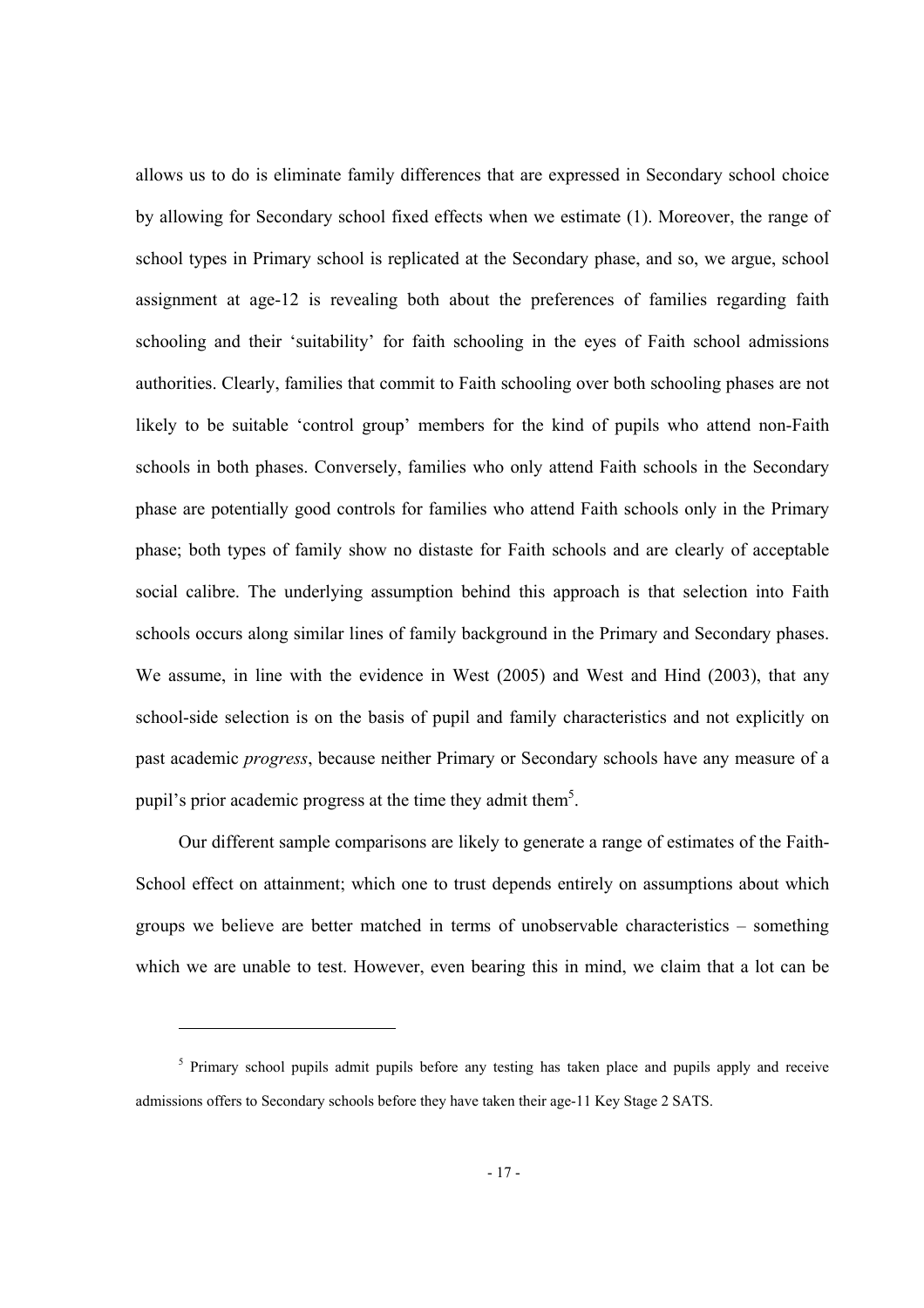learnt about the relative role of selection and institutional difference by comparison of the relationship between Faith-Primary attendance and attainment in these different groups. In our view, this is the best that can be done when school selection occurs on the basis of unobservable pupil-family characteristics and no credible instrument is available.

# **5. Results and discussion**

### *5.1. Descriptive statistics*

The basic facts about the association of a pupil's age-11 attainment and the type of primary school he or she attends is summarised in Table 2. The school categories were explained in Section 3 above.

The Table shows the means and standard deviations of pupil test scores in standard age-11 SATS tests, where the raw test scores are converted into percentiles. In all the empirical analysis that follows we will work with an average of the pupil's percentile in the Maths and English distribution because there were no interesting differences between these two subjects (see Appendix Table 10). The summary statistics for this average are shown in Row 1 for the whole sample, and then split by broad school type in Rows 2–6. These figures show the key feature that we wish to analyse: pupils emerging from primary schools that are broadly classified as Faith-schools under our definitions (see Section 3) have higher levels of attainment than those emerging from Secular schools. The difference is about four and threequarters of one percentile in the pupil test score distribution.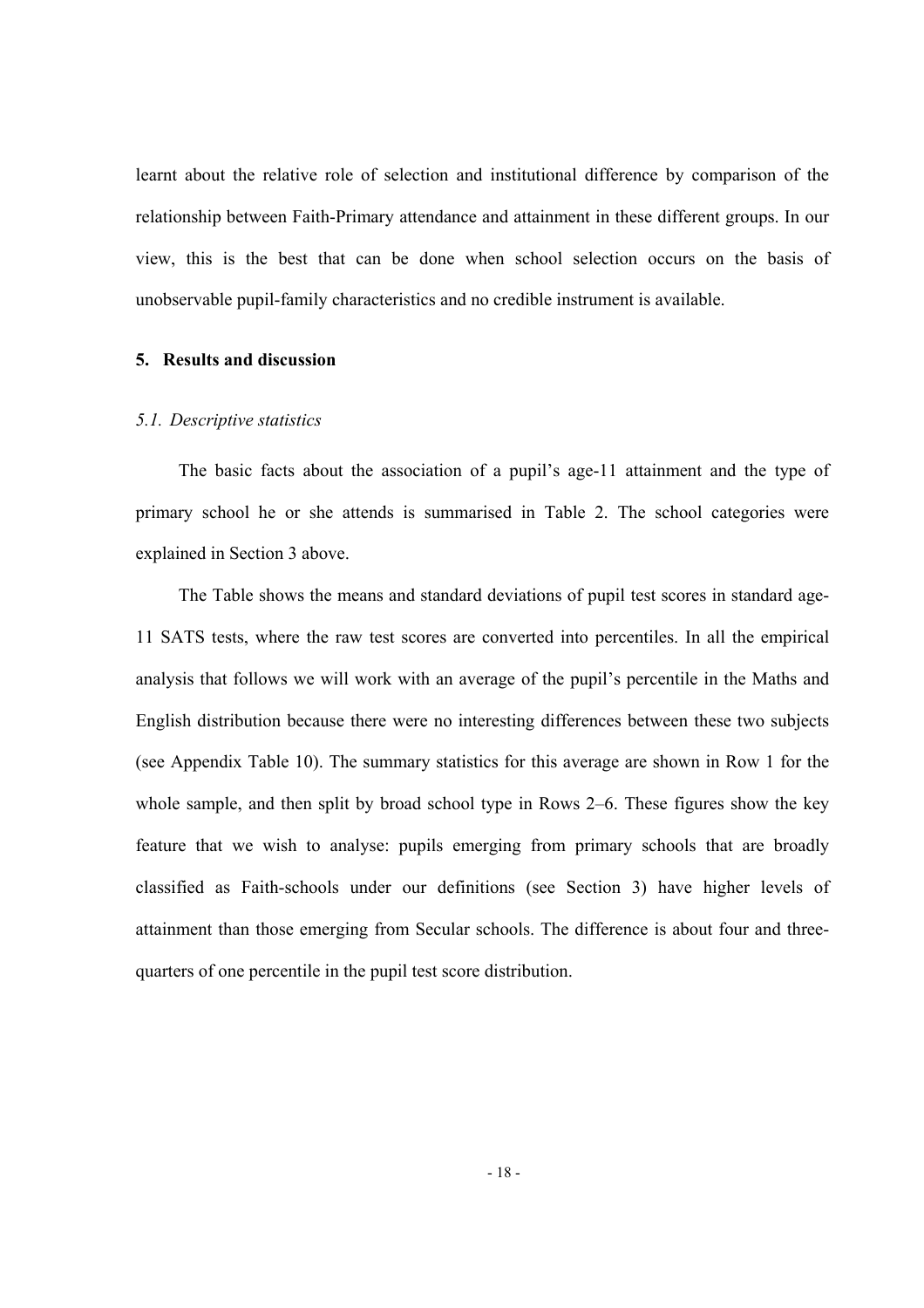| $14010 = 1150 + 11404$<br>$\frac{1}{2}$                     |       |          |                                |  |  |  |  |  |
|-------------------------------------------------------------|-------|----------|--------------------------------|--|--|--|--|--|
| Variable                                                    | Mean  | Std.Dev. | Percentage of Age-11<br>pupils |  |  |  |  |  |
|                                                             |       |          |                                |  |  |  |  |  |
| Average KS2 Score, Mathematics and English<br>(percentiles) | 50.50 | 26.61    | 100%                           |  |  |  |  |  |
| Faith (Controlled or Autonomous)                            | 53.85 | 26.17    | 29.21%                         |  |  |  |  |  |
| Faith, Controlled                                           | 52.43 | 26.46    | 9.94%                          |  |  |  |  |  |
| Faith, Autonomous                                           | 54.58 | 25.99    | 19.27%                         |  |  |  |  |  |
| Secular (Controlled or Autonomous)                          | 49.12 | 26.66    | 70.79%                         |  |  |  |  |  |
| Secular, Controlled                                         | 49.00 | 26.67    | 68.18%                         |  |  |  |  |  |
| Secular, Autonomous                                         | 52.17 | 26.78    | 2.61%                          |  |  |  |  |  |
| Faith C. of E.                                              | 52.95 | 26.37    | 18.98%                         |  |  |  |  |  |
| <b>Faith Catholic</b>                                       | 55.52 | 25.72    | 10.24%                         |  |  |  |  |  |
| Autonomous (Faith or Secular)                               | 54.30 | 26.03    | 21.88%                         |  |  |  |  |  |

Table 2: Age-11 attainments by school type; descriptive statistics

Note: the total number of observations is 929958. Pupils attending or moving to schools with other religious denominations are dropped from the sample; they amount to about 0.6% of the sample (6387) pupils. Autonomous schools include (secular and faith) Foundation and Voluntary Aided schools. C. of E. means Church of England.

Splitting this up into the finer school classifications defined in Section 3, we can see that the apparent 'Faith school' effect in Row 2 is more specifically associated with Faith schools that we class as Autonomous<sup>6</sup> – which means, amongst other things, that they operate admissions policies that are potentially 'covertly' selective. These schools require parents to apply directly to the school, the school reviews the applicants and were (at the time our data was collected) allowed to interview families prior to admission. The question we want to address is to what extent this Faith school 'advantage' is simply a product of differences in background characteristics between those who enter Faith schools and those who do not.

-

<sup>&</sup>lt;sup>6</sup> The usual headline indicators for Primary school performance are the proportions reaching Level 4 in their age-11 SATS; on this metric, in English 83.3% of age-11 Faith, Autonomous pupils reach the target, whereas only 76.5% of Secular, Controlled pupils do; in Maths 80.7% of Faith, Autonomous pupils reach the target, compared 74.6% in Secular, Controlled schools.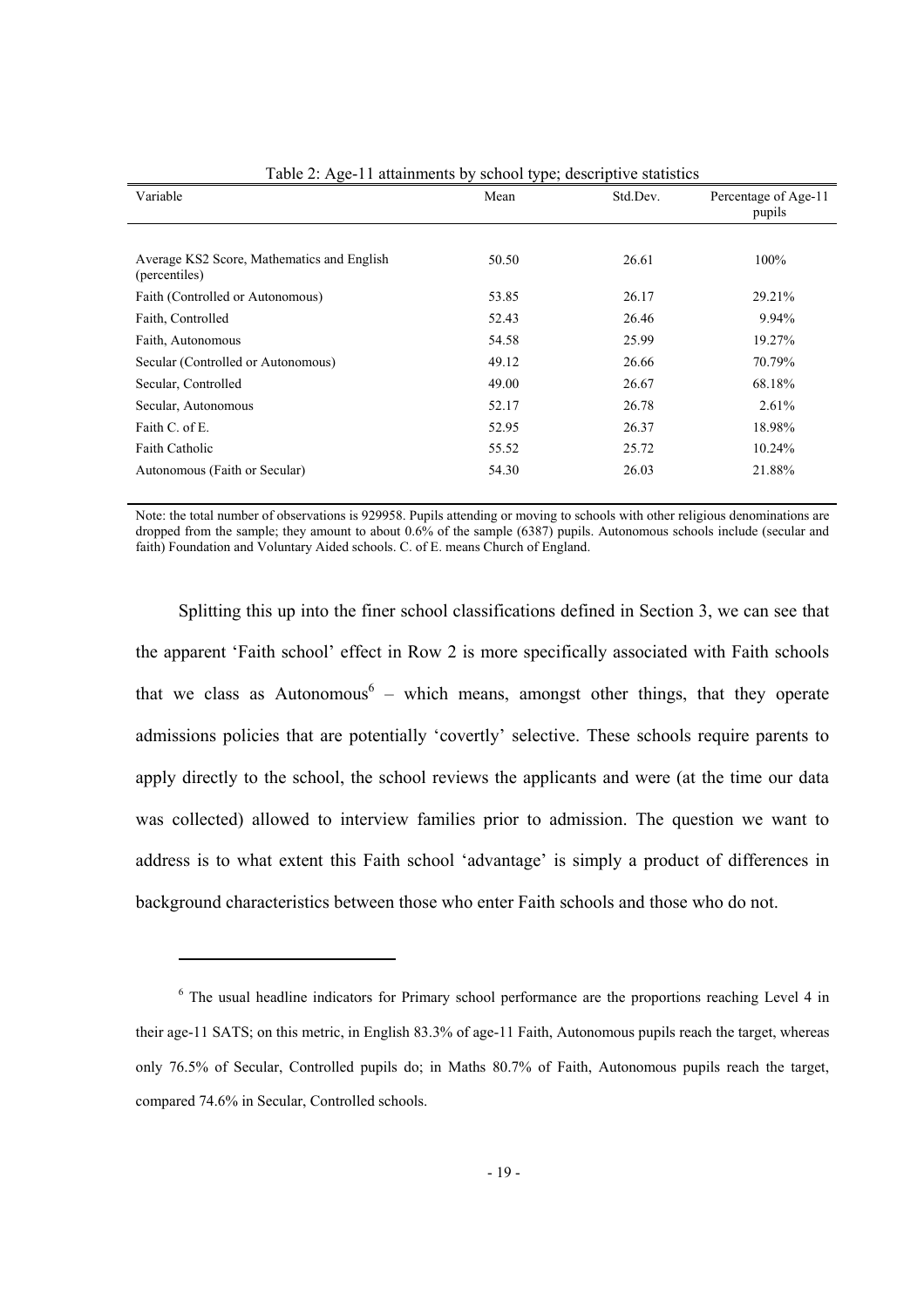# *5.2. Differences in pupil background and initial attainment*

Firstly, we demonstrate that there are indeed important and significant differences between school types in terms of the observable characteristics of pupils at the beginning of the age 7-11 phase. Table 3 reports the overall means and standard deviations of age-7 attainment and background characteristics in Row 1, and the results from a regression of these characteristics on school-type dummies (with Secular, Controlled schools as the baseline) in Rows 2-5.

|            | No controls            |                       |         |                           | Postcode fixed effects |                       |         |                           |
|------------|------------------------|-----------------------|---------|---------------------------|------------------------|-----------------------|---------|---------------------------|
|            | (1)                    | (2)                   | (3)     | (4)                       | (5)                    | (6)                   | (7)     | (8)                       |
|            | Age-7<br>KS1<br>Points | Free Meal<br>Eligible | White   | English First<br>Language | Age-7<br>KS1<br>Points | Free Meal<br>Eligible | White   | English First<br>Language |
| Mean       | 44.752                 | 0.163                 | 0.845   | 0.903                     | 44.339                 | 0.194                 | 0.850   | 0.914                     |
| (Std.Dev.) | (10.212)               | (0.369)               | (0.362) | (0.296)                   | (10.301)               | (0.395)               | (0.357) | (0.280)                   |
| Faith,     | 1.657                  | $-0.047$              | 0.033   | 0.037                     | 0.542                  | $-0.031$              | 0.013   | 0.023                     |
| Autonomous | (0.075)                | (0.003)               | (0.005) | (0.004)                   | (0.075)                | (0.002)               | (0.003) | (0.003)                   |
| Faith,     | 1.289                  | $-0.080$              | 0.074   | 0.061                     | 0.212                  | $-0.020$              | 0.001   | 0.005                     |
| Controlled | (0.097)                | (0.003)               | (0.006) | (0.005)                   | (0.096)                | (0.003)               | (0.003) | (0.003)                   |
| Secular.   | 1.209                  | $-0.067$              | 0.036   | 0.029                     | 0.710                  | $-0.030$              | 0.013   | 0.007                     |
| Autonomous | (0.232)                | (0.007)               | (0.014) | (0.012)                   | (0.192)                | (0.006)               | (0.007) | (0.007)                   |
| Secular.   | 44.273                 | 0.181                 | 0.831   | 0.889                     | 44.19                  | 0.203                 | 0.847   | 0.909                     |
| Controlled | (0.042)                | (0.002)               | (0.003) | (0.003)                   | (0.033)                | (0.001)               | (0.001) | (0.001)                   |

Table 3: Prior attainment and pupil background by Primary school type

Note: The top part of the table shows raw means and standard deviations across all schools. The bottom part shows means for Secular Controlled schools, and mean differences for other school categories with respect to Secular Controlled schools. Means and mean differences in the bottom part of the Table are obtained from regressions at the pupil level without controls or controlling for postcode fixed effects; standard errors clustered at the schools level. Sample size: no controls 929958; Postcode fixed effects: 470607

It is evident from this table that pupils in all types of Faith school and in secular schools that run their own admissions, are at an advantage over pupils in standard non-selective and Secular primary schools, both in terms of initial attainment and background characteristics that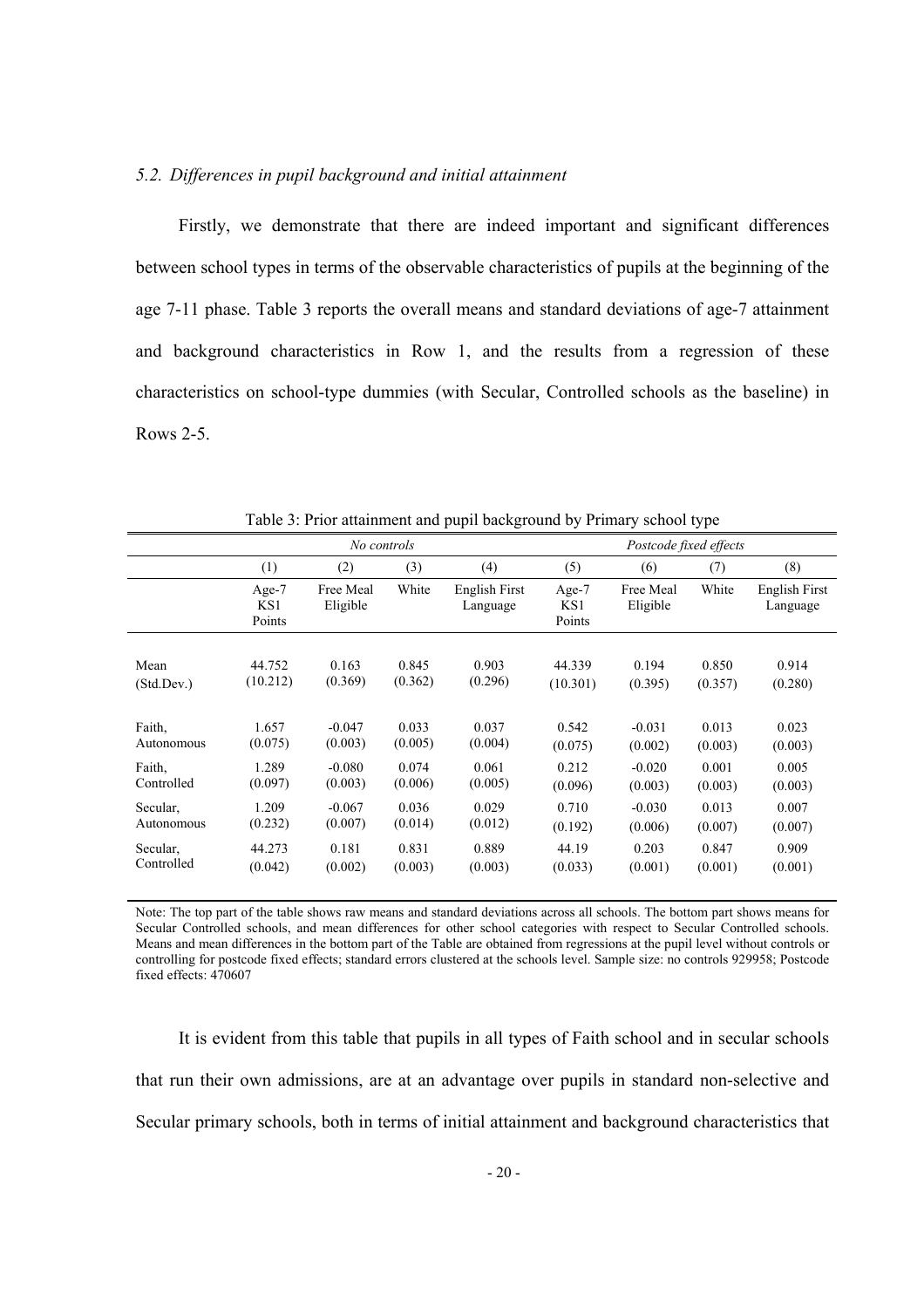are usually associated with educational disadvantage. Pupils start off in these schools with attainments that are, one average, 1.2 to 1.7 points (1 point is equivalent to one term) ahead of their counterparts in non-selective secular schools. This is around 15% of one standard deviation – about the same as that advantage in terms of final attainment at age-11 reported in Table 2. For sure, this may be because these pupils have already spent some time in Faith schools prior to age-7 and may have reaped some educational benefits, However, pupils in Faith and Autonomous schools are also much less likely to be on a low income that entitles them to free school meals, more likely to be white and more likely to have English as their first language. The advantage of these schools in terms of lower free school meal entitlement also amounts to 15-20% of one standard deviation, and it is hard to see that how these differences can be a *consequence* of Faith school attendance.

 Some of these differences may be explained by differences in geographical setting, but not all: Columns 5-8 report the same regressions once we include postcode-level fixed effects and show that many differences persist even across pupils who live in the same street but attend different types of school. These are less marked in terms of ethnicity and languages, but still strong in terms of free meal entitlement and prior attainment. In Faith schools, pupils start at the beginning of our period some 0.5 to 0.7 terms ahead of secular, non-selective pupils who live in the same street and are about 3 percentage points less likely to be eligible for free meals (on a base of 20 percent).

# *5.3. Regression estimates of progress between ages 8 and 11*

Next we turn to our regression estimates of the model in Equation (1), in which we try first to control for these observable differences between pupils. Later we will try to restrict our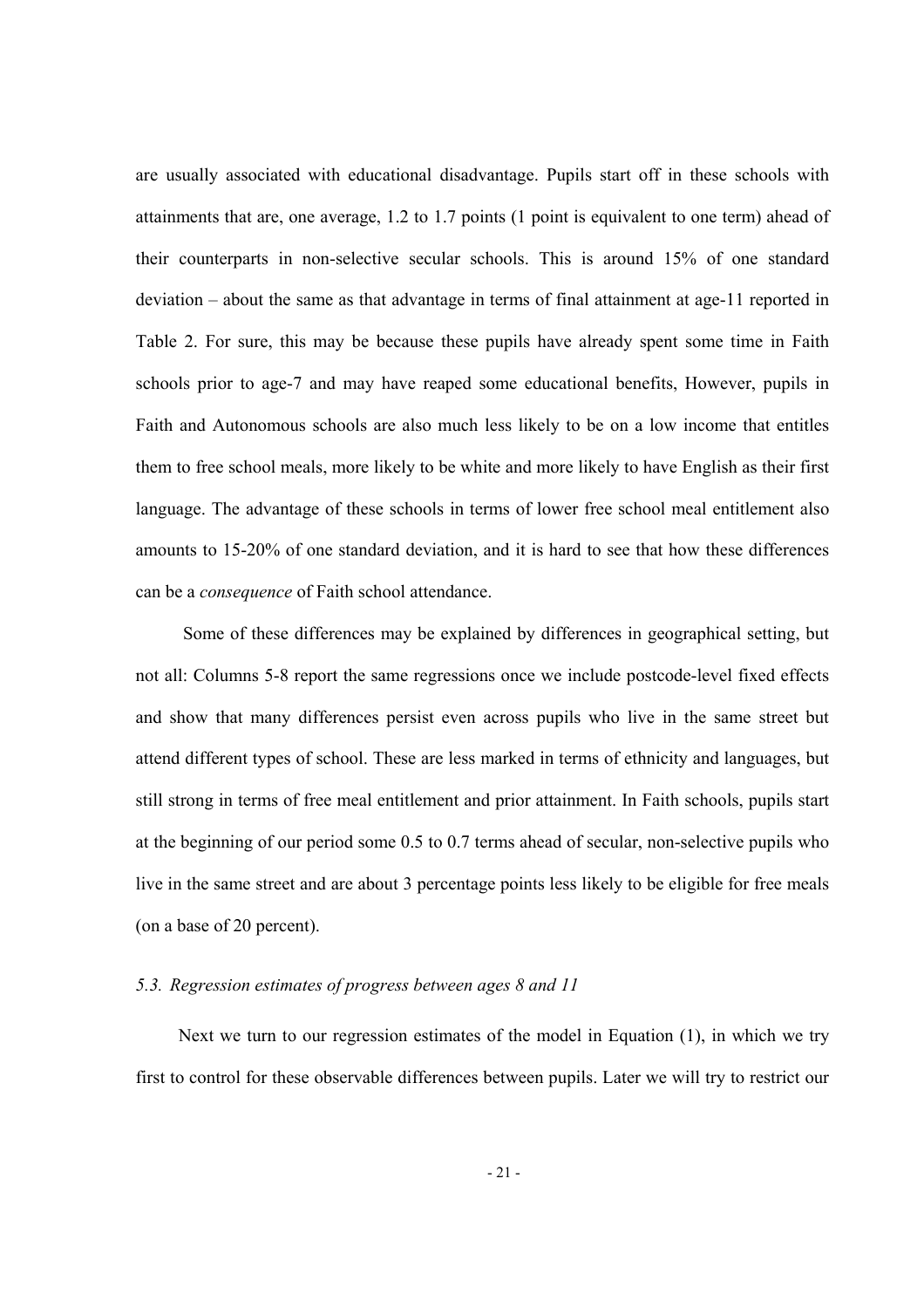sample in such a way as to minimise the difference in unobservable attributes between the Faith and Secular school groups. The results of the first exercise are shown in Table 4.

| conditional on initial attainment, background and place of residence |                  |                  |                  |                     |  |  |  |  |
|----------------------------------------------------------------------|------------------|------------------|------------------|---------------------|--|--|--|--|
|                                                                      | (1)              | (2)              | (3)              | (4)                 |  |  |  |  |
| Faith, Autonomous                                                    | 5.582<br>(0.212) | 2.337<br>(0.158) | 1.671<br>(0.126) | 0.876<br>(0.161)    |  |  |  |  |
| Faith, Controlled                                                    | 3.425<br>(0.274) | 0.918<br>(0.199) | 0.022<br>(0.164) | $-0.159$<br>(0.190) |  |  |  |  |
| Secular, Autonomous                                                  | 3.168<br>(0.606) | 0.925<br>(0.453) | 1.093<br>(0.337) | 0.651<br>(0.395)    |  |  |  |  |
| Age-7 attainment                                                     | No               | Yes              | Yes              | Yes                 |  |  |  |  |
| Individual and School Level Controls                                 | No               | No               | Yes              | Yes                 |  |  |  |  |
| Postcode Fixed Effects                                               | N <sub>0</sub>   | No               | Yes              | No                  |  |  |  |  |
| Postcode-Secondary School Fixed<br>Effects                           | No               | N <sub>0</sub>   | No               | Yes                 |  |  |  |  |
| Schools                                                              | 14821            | 14821            | 14431            | 14013               |  |  |  |  |
| <b>Observations</b>                                                  | 929958           | 929958           | 470607           | 230369              |  |  |  |  |

 $T_{\rm c}$ 11.  $\bf{4}$ :  $S_{\rm c}$ 1.  $\bf{14}$  type and means age-11 attainment;

Note: Regressions at the pupil level; standard errors clustered at the Primary school level. Baseline: Secular, Autonomous (community) schools. Controls with descriptive statistics are listed in Appendix Table 8.

The dependent variable here is the pupil-mean of the Maths and English percentiles that we described in Table 2. Column (1) provides information on the raw differences between schools, similar to that in Table 2, by regressing this measure of age-11 attainment on schooltype dummies. In Column (2) we control for initial attainment groups at age 7. Note, we have a lot of observations – up to 1 million – in our data set, which means we can be quite flexible in the way we control for prior attainment at age 7. Although we do not have the age-7 test score percentiles, we can categorise age-7 attainment by the combination of "Levels" reached in each of the three subject areas – Maths, Reading and Writing. After taking account of empty cells and aggregating cells with low counts this gives us 183 dummy variables that classify initial attainment groups. Controlling for age-7 attainment in this way more than halves the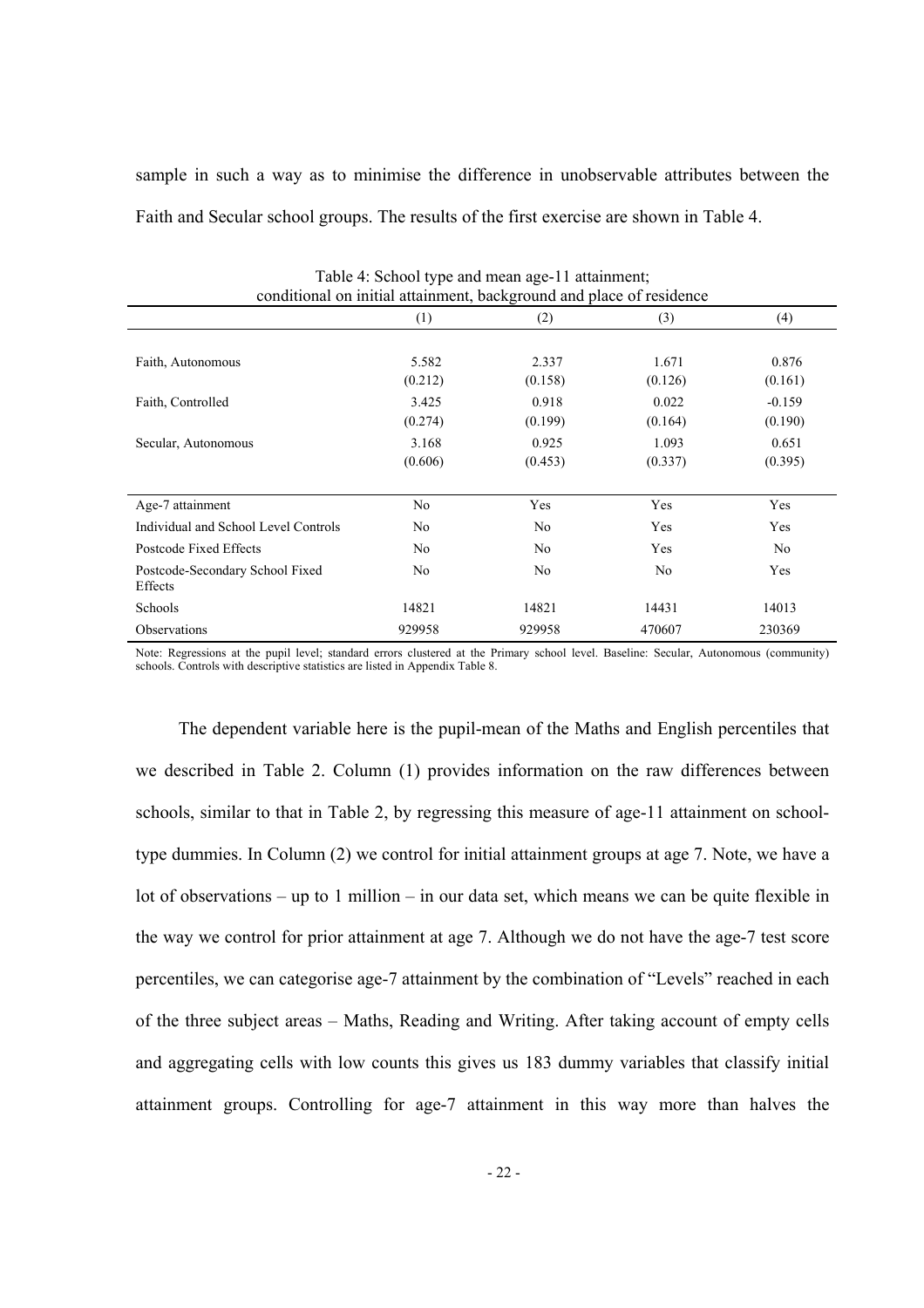differences between mean age-11 attainment of pupils attending different types of school<sup>7</sup>, although pupils in Faith schools and Autonomous schools still appear to do better, even when starting from the same age-7 base. In Faith, Autonomous schools, pupil attainments are nearly 2.5 percentiles above pupils in the same age-7 attainment group in non-selective secular schools<sup>8</sup>.

Column (2) introduces the school and pupil level controls detailed in Appendix Table 9 alongside postcode-of-residence fixed effects. This gives us a much smaller sample (since we need multiple school types per postcode). Comparing neighbouring pupils with similar characteristics in this way attenuates the gap between Secular, Controlled schools and other school types still further – in fact we find no evidence of an advantage for pupils in Faith schools over Secular schools when these schools do not have autonomy over their own admissions. However, pupils emerge with a slightly average higher level of attainment from Autonomous schools – both Faith and Secular – than they do from schools that are more closely controlled by the Local Education Authority. One must suspect that this advantage is at least in part to do with selection on pupil characteristics that are correlated with progress between ages 7 and 11, but which we are not able to observe. However, we cannot rule out the

-

<sup>8</sup> We have tried other specifications of the value-added model. A common alternative assumption is that  $h_{ijt} = (\alpha + \beta_j + x_{ij}'\gamma + \varepsilon_{ij})t$ , so that  $(h_{ij2} - h_{ij1}) = \alpha + \beta_j + x_{ij}'\gamma + \varepsilon_{ij}$ , in which case we can just regress the difference between pupil's age-11 and age-7 point scores on school type dummies and other background characteristics. The results from this exercise convey a similar message to that in Table 4. See Appendix Table 11.

 $<sup>7</sup>$  In part this is because the age-7 attainment may in turn be affected by school type since pupils may spend</sup> up to three years in the same school before their age-7 tests.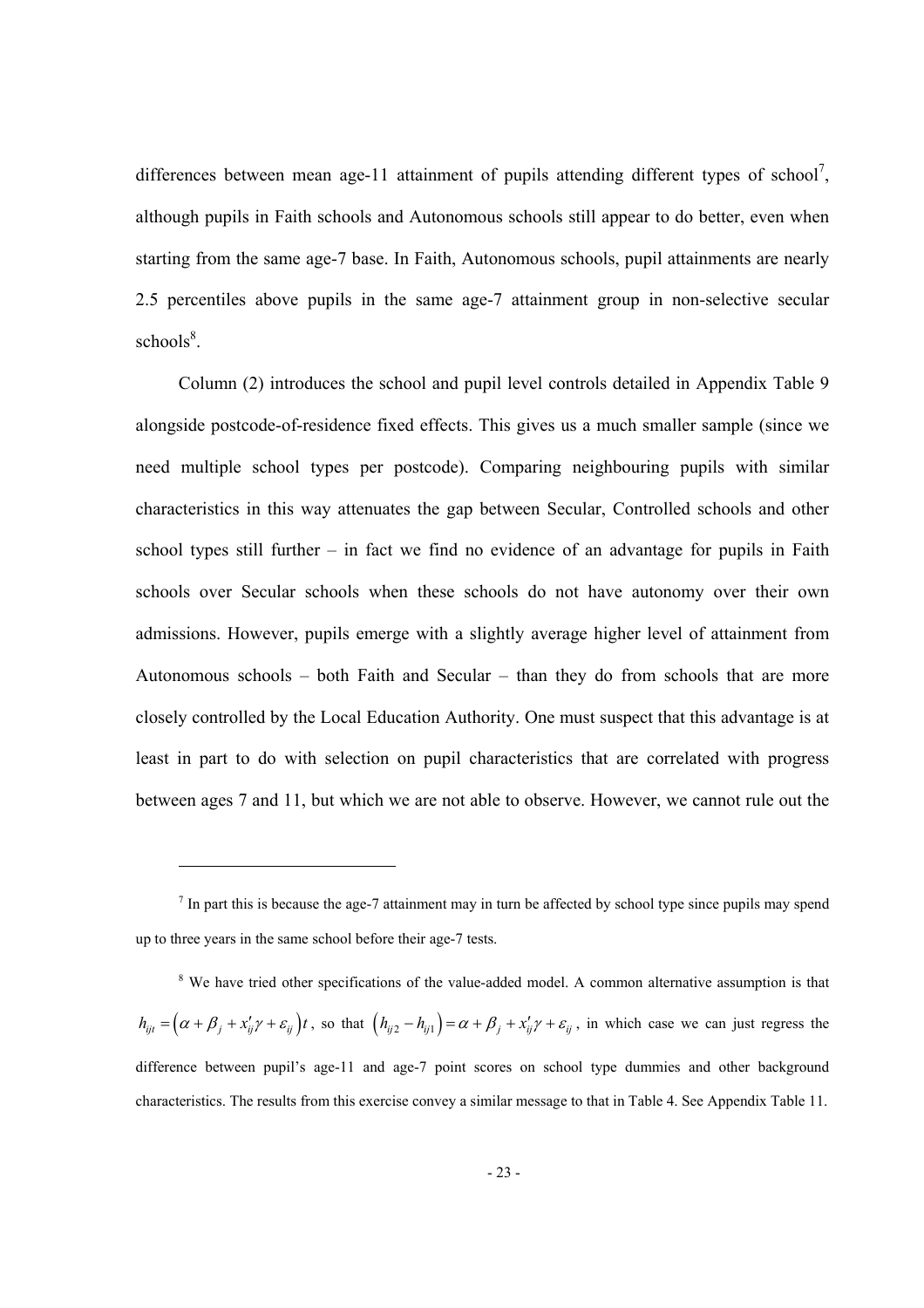possibility that there are real advantages in the more autonomous governance structures of Voluntary Aided and Foundation Schools that fall in this "Autonomous" school category<sup>9</sup>.

We argued in Section 4 that unobservable characteristics and preferences that are correlated with choice of primary school are likely to be closely correlated with choice of secondary school. Because of this, pupils who go on to the same secondary school are likely to be better matched in terms of unobservable characteristics than are pupils who attend different secondary schools. Bearing this in mind, Column (4) includes secondary-school-residence fixed effects in the regression. The results reveal that there is still a gap between pupils emerging from Autonomous primary schools and those from baseline schools, even within groups who live in the same postcode (at age-11) and go on to attend the same secondary school at age 12. It has to emphasised that this gap in mean attainments is small – around at around 0.7-0.9 percentiles of the pupil distribution. One thing that does seem to be clear here is that being a Faith school is not, in itself an indicator or higher educational standards: Faith, Autonomous schools have mean attainments that are only 0.2 percentiles higher than Secular, Autonomous schools, and not significantly so (the F-test for equality of the two parameters has a p-value of 0.5840). Pupils from Faith schools seem to do slightly worse than pupils from Secular schools when admissions are not under their control.

-

<sup>&</sup>lt;sup>9</sup> In reference to the US literature, we point out here that the advantage of Faith, Autonomous schools is dominated by Catholic schools. If we split the Faith, Autonomous category into Church of England and Catholic schools in the final specification in Table 4, we find that the coefficient on Catholic schools (1.515 , with s.e. 0.232) is around three time bigger than that on Church of England schools (0.579, with s.e. 0.192).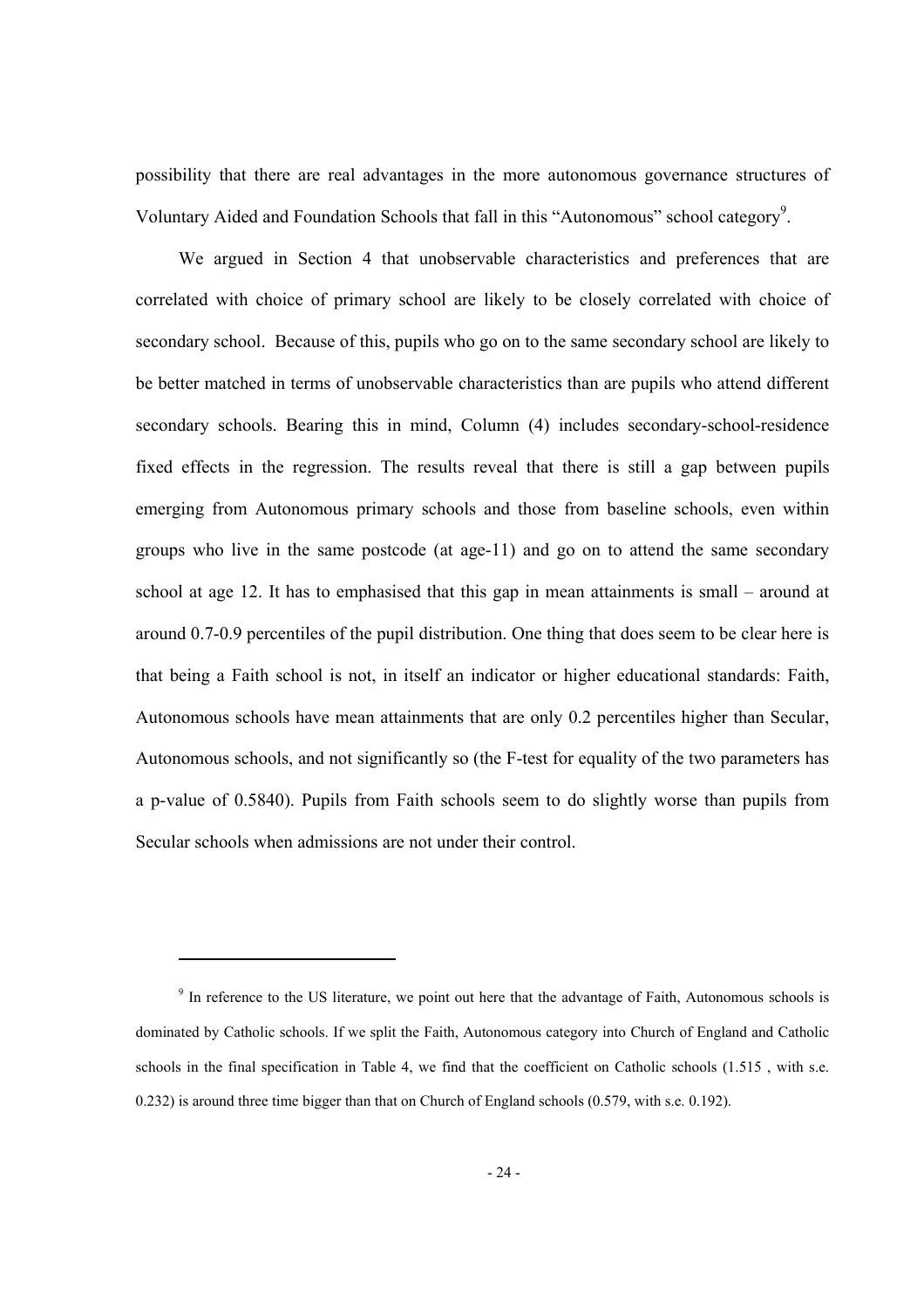### *5.4. Regression estimates on samples restricted by future school-sector choice*

As we have noted above, many Faith and Secular schools are potentially covertly selective (on the basis of place of residence, family background and pupil characteristics) and any Faith-school advantage could be equally well ascribed to this difference in admissions procedure as to any impact of religious affiliation or ethos. As described in Section 4, these differences in admissions arrangements also apply at Secondary level, and we have information on each pupil's assignment to Secondary school after age-11. This, we argue is informative about pupil or family preferences over school type, and about other personal attributes that may be observed by schools but cannot be observed by us. The pattern of transitions between Primary and Secondary phases is shown in Table 5.

| Current School (Age 11) | Faith.<br>Autonomous | Faith,<br>Controlled | Secular,<br>Autonomous | Secular.<br>Controlled | Total      |
|-------------------------|----------------------|----------------------|------------------------|------------------------|------------|
|                         |                      |                      |                        |                        |            |
| Faith, Autonomous       | 9.87                 | 0.16                 | 2.05                   | 7.15                   | 19.25      |
|                         | (91, 774)            | (1,526)              | (19, 408)              | (66, 497)              | (179, 205) |
| Faith, Controlled       | 0.68                 | 0.22                 | 1.84                   | 7.20                   | 9.95       |
|                         | (6,343)              | (2,044)              | (17, 147)              | (66,948)               | (92, 482)  |
| Secular, Autonomous     | 0.14                 | 0.01                 | 1.43                   | 1.02                   | 2.60       |
|                         | (1,310)              | (122)                | (13,295)               | (9, 531)               | (24, 258)  |
| Secular, Controlled     | 3.52                 | 0.51                 | 11.20                  | 52.80                  | 68.20      |
|                         | (32,714)             | (4,785)              | (104, 897)             | (491, 617)             | (634, 013) |
| Total                   | 14.20                | 0.91                 | 16.60                  | 68.20                  | 100.00     |
|                         | (132, 141)           | (8, 477)             | (154, 747)             | (634, 593)             | (929, 958) |

Table 5: School-type transitions between Primary and Secondary phase

Note: The table presents cell percentages; total numbers in parentheses. Columns and rows may not sum up; this is due to rounding.

About 54% of our sample stays in the Secular sector in both phases, with just over half in Community schools controlled by the Local Education Authority; around 10% stay in Faith sector, with most of these in Autonomous schools. Our basic claim in what follows is that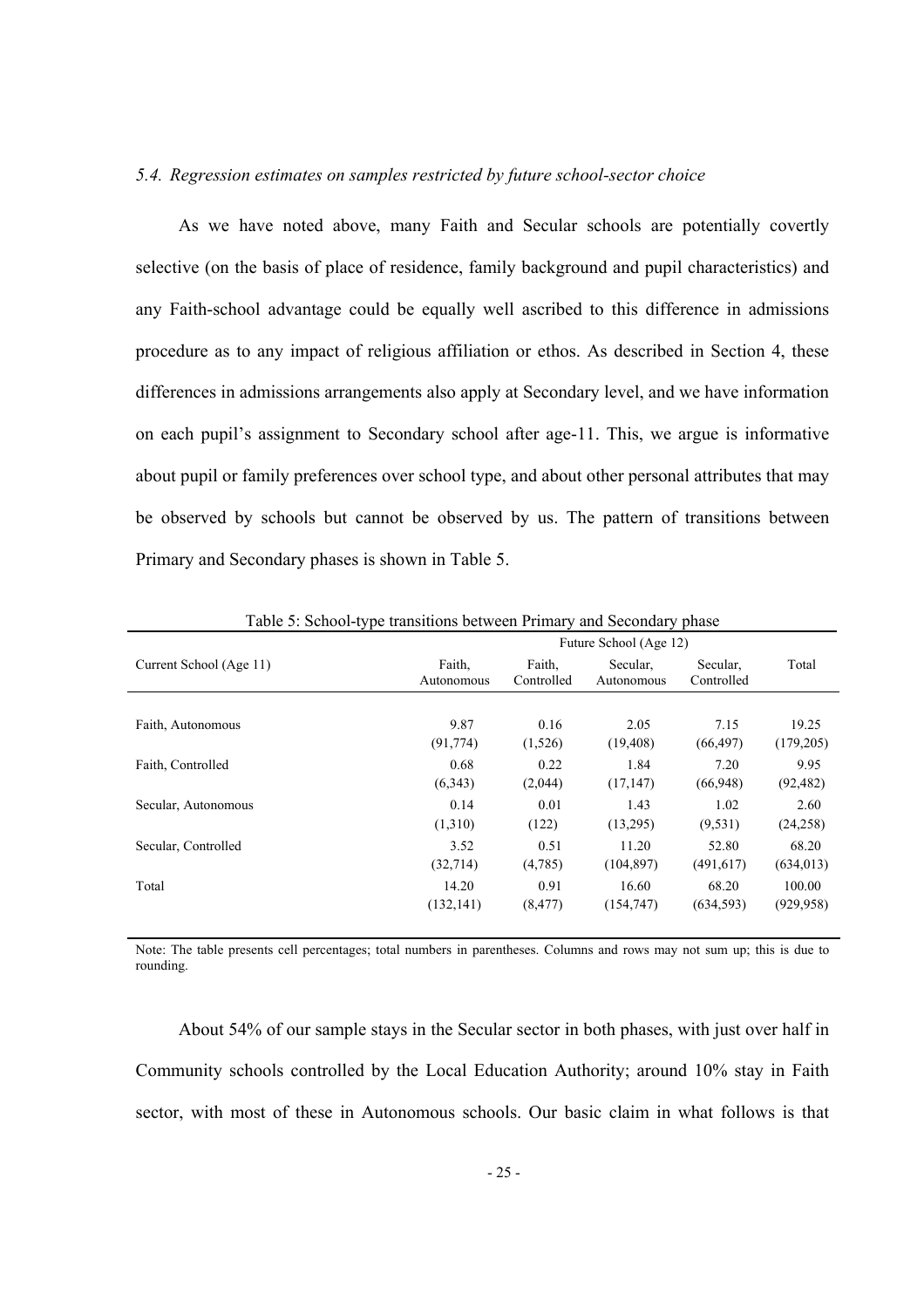pupils in the second category are unlikely to good matches for pupils in the first category in terms of their unobservable characteristics. We may improve our estimates by focussing on pupils who, whilst not showing total commitment to religious schooling, do at some stage in their school careers seem willing and eligible to attend Faith schools. So, in Table 6 we show what happens to our estimates of the Faith school performance gap when we cut the sample in ways that try to make our 'control' group pupils more similar to our 'treatment' group pupils in terms of their attachment to Faith-based schools and their likelihood of admission to these schools.

|                                                   | (1)                                                            | (2)                                                            | (3)                                                                       |
|---------------------------------------------------|----------------------------------------------------------------|----------------------------------------------------------------|---------------------------------------------------------------------------|
|                                                   | Excluding Faith or<br>Autonomous Stayers across<br>both phases | Excluding Faith or<br>Autonomous Stayers across<br>both phases | <b>Excluding Stayers across</b><br>both phases within all school<br>types |
|                                                   |                                                                |                                                                |                                                                           |
| Faith, Autonomous                                 | 0.905                                                          | 0.765                                                          | $-0.004$                                                                  |
|                                                   | (0.152)                                                        | (0.175)                                                        | (0.222)                                                                   |
| Secular, Autonomous                               | 0.081                                                          | 0.070                                                          | $-1.352$                                                                  |
|                                                   | (0.430)                                                        | (0.489)                                                        | (0.517)                                                                   |
| Faith, Controlled                                 | $-0.142$                                                       | $-0.151$                                                       | $-1.319$                                                                  |
|                                                   | (0.167)                                                        | (0.193)                                                        | (0.246)                                                                   |
| Age-7 attainment                                  | Yes                                                            | Yes                                                            | Yes                                                                       |
| Individual and School<br>Level Controls           | Yes                                                            | Yes                                                            | Yes                                                                       |
| Postcode Fixed Effects                            | Yes                                                            | No                                                             | Yes                                                                       |
| Postcode-Secondary<br><b>School Fixed Effects</b> | No                                                             | Yes                                                            | N <sub>0</sub>                                                            |
| Schools                                           | 14094                                                          | 13432                                                          | 11125                                                                     |
| Observations                                      | 406463                                                         | 217957                                                         | 157720                                                                    |

Table 6: School type and mean age-11 attainment; various pupil sub-samples

Note: Regressions at the pupil level; standard errors clustered at the Primary school level. Baseline: Secular, Autonomous (community) schools. Column 1 and 2 sample excludes pupils who attend Faith schools or Autonomous schools in both Primary and Secondary phases. Column 3 sample excludes pupils who attend the same type of schools in both periods. Controls with descriptive statistics are listed in Appendix Table 9.

In Column (1) we repeat the specification of Table 4 Column (3) with postcode fixed effects and pupil-level controls, but on a restricted sample from which we eliminate pupils who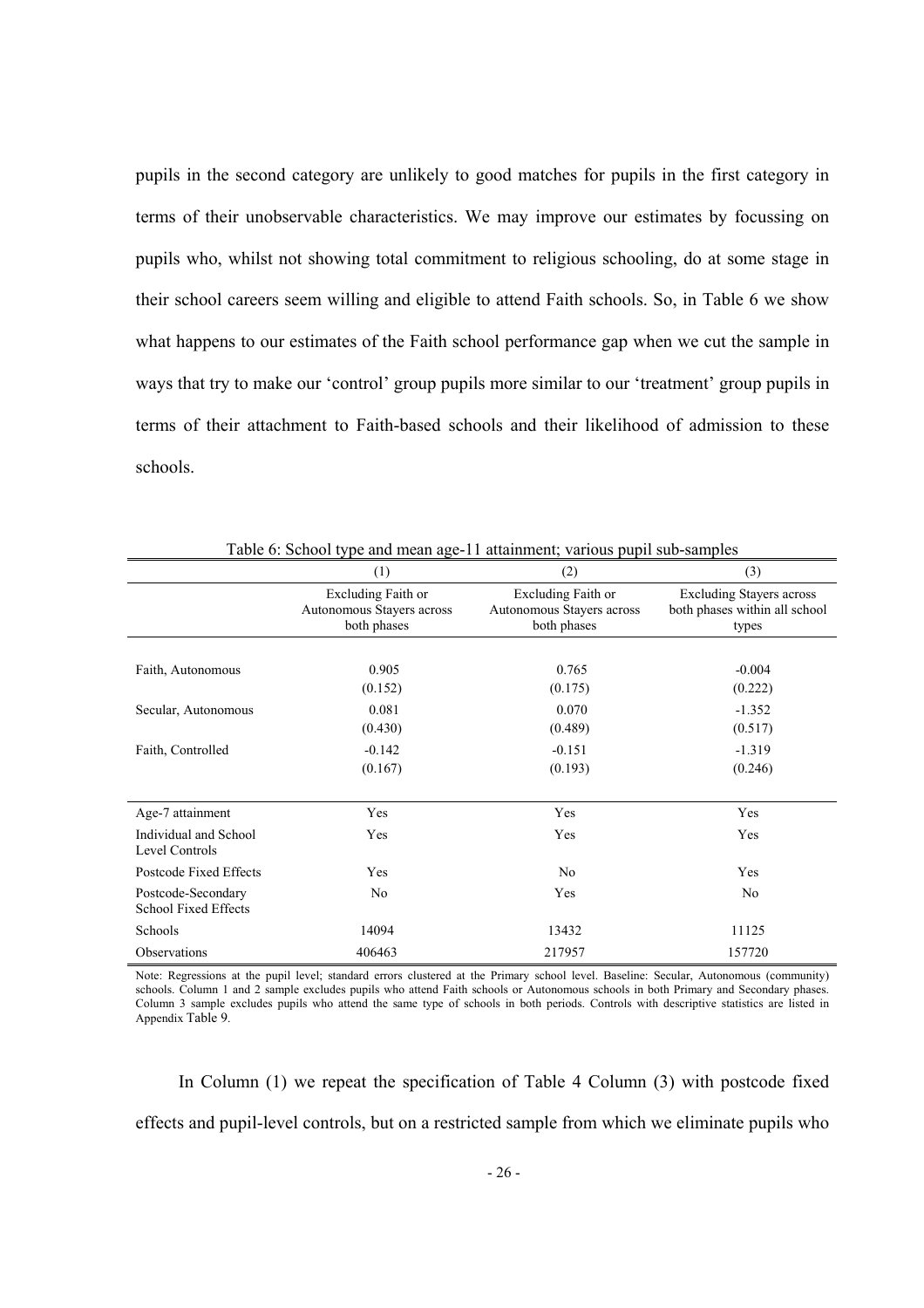exhibit a persistent attachment to Faith schools or schools that we classify as Autonomous – i.e. excluding pupils in the first three diagonal cells of the transition matrix of Table 5. In Column (2) we extend this to include postcode-secondary school fixed effects (comparable with Table 4, Column (4)). Estimates from both these specifications are similar to what we had before, except that we now find no significant impact from Secular, Autonomous schools<sup>10</sup>. Only Faith, Autonomous schools seem to offer any performance advantage in this specification, and again it is under one-percentile in terms of pupil test scores.

It might reasonably be argued that if the response of pupils to 'treatment' in one of these school categories is heterogeneous, then these are downward biased estimates of the mean impact of these school types on pupil performance relative to the baseline Secular, Controlled schools. This is because we may have dropped from the sample those who benefited the most from Faith and Autonomous styles of schooling and so decided to stay in these types of school at Secondary level; at the same time we have retained those who may have benefited the most from Secular, Controlled Primary schooling and stayed in this sector. However, when we go on in Column (3) to exclude these pupils too (i.e. dropping pupils in the fourth diagonal cell in Table 5) we drive the estimated performance gap of Faith and Autonomous schools below zero, and none of the differences are significant. In other words, all the Faith primary school effect is driven by comparison of Faith school pupils with pupils who never attend a Faith school at any either educational phase.

-

 $10$  This is probably because we are left with too few pupils in this category to allow comparison with other pupils living in the same postcode sector, so we are not highly confident about this.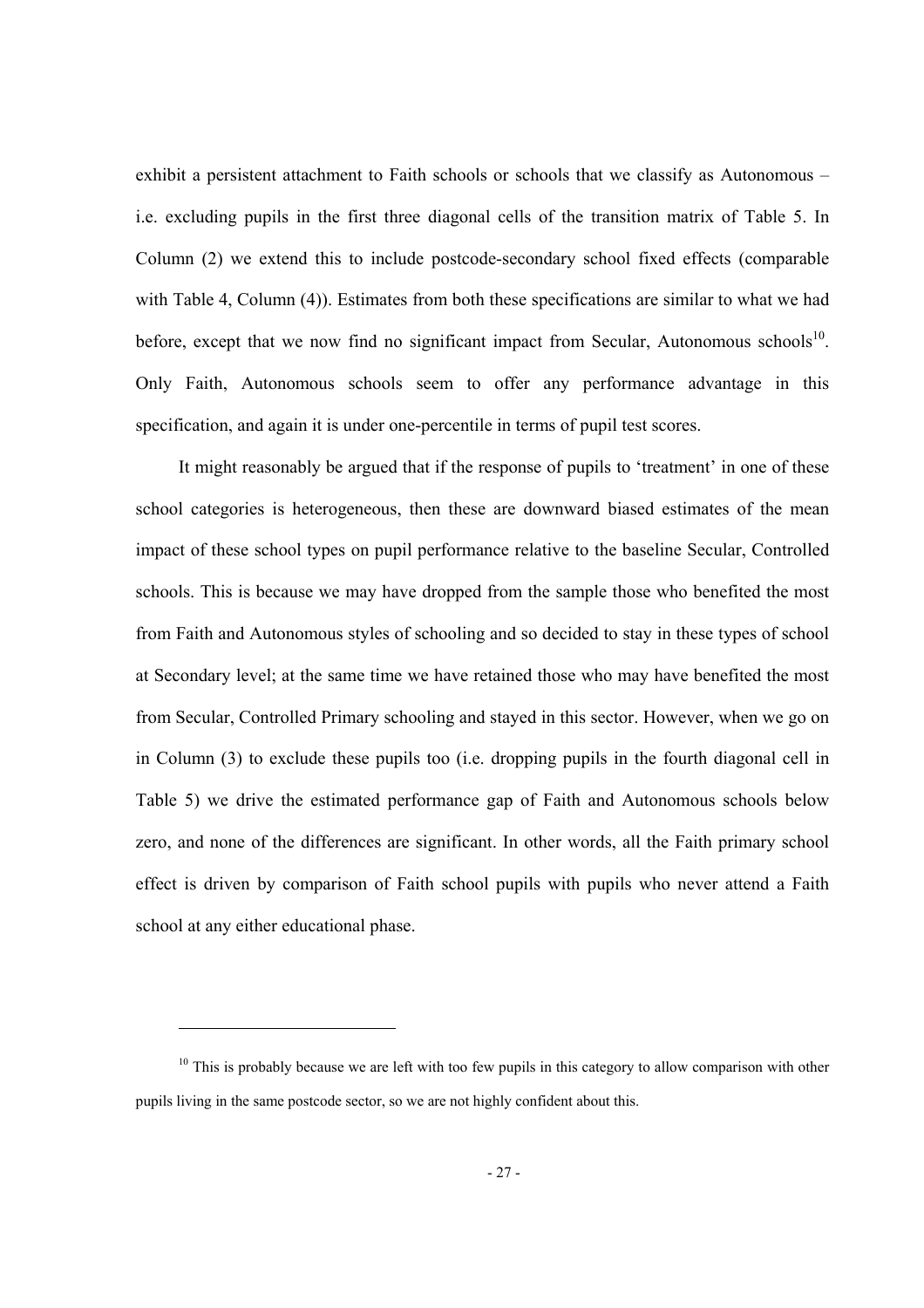There is however, at least one explanation for this finding other than there being no impact from Faith primary schools: if selection occurs at Secondary level, Faith Secondary schools may pick the pupils from Secular Primaries who are expected to make the best progress, and Faith-school pupils who are expected to make the least progress are excluded from Faith Secondary schooling and pushed out to the Secular sector. This is difficult to assess, but we are led to think otherwise if we look at the differences in *observable* characteristics in these groups. Suppose selection in our restricted sample occurs as described; we would now expect to see the patterns of selection attenuated or reversed in sign relative to the patterns in Table 3: pupils from Faith Primaries who do not attend Faith Secondaries will have more educationally disadvantageous characteristics on average than their counterparts in Faith Secondaries who did not attend Faith primary schools. As we can see from Table 7 below, this is not the case. In fact in terms of observable characteristics presented here there, there is little choose between the full sample, and the sample restricted to those who switch school types between the Primary and Secondary phase.

Of course, this difference in observable characteristics between the 'treatment' and 'control' groups in our restricted sample is not desirable if we want balanced samples in terms of these characteristics. The compelling point is that Faith Primary school pupils in this restricted sample still have *more favourable* background characteristics than their Secular Primary school counterparts, and yet, according to Column (3) in Table 6, show no difference on average in educational progress.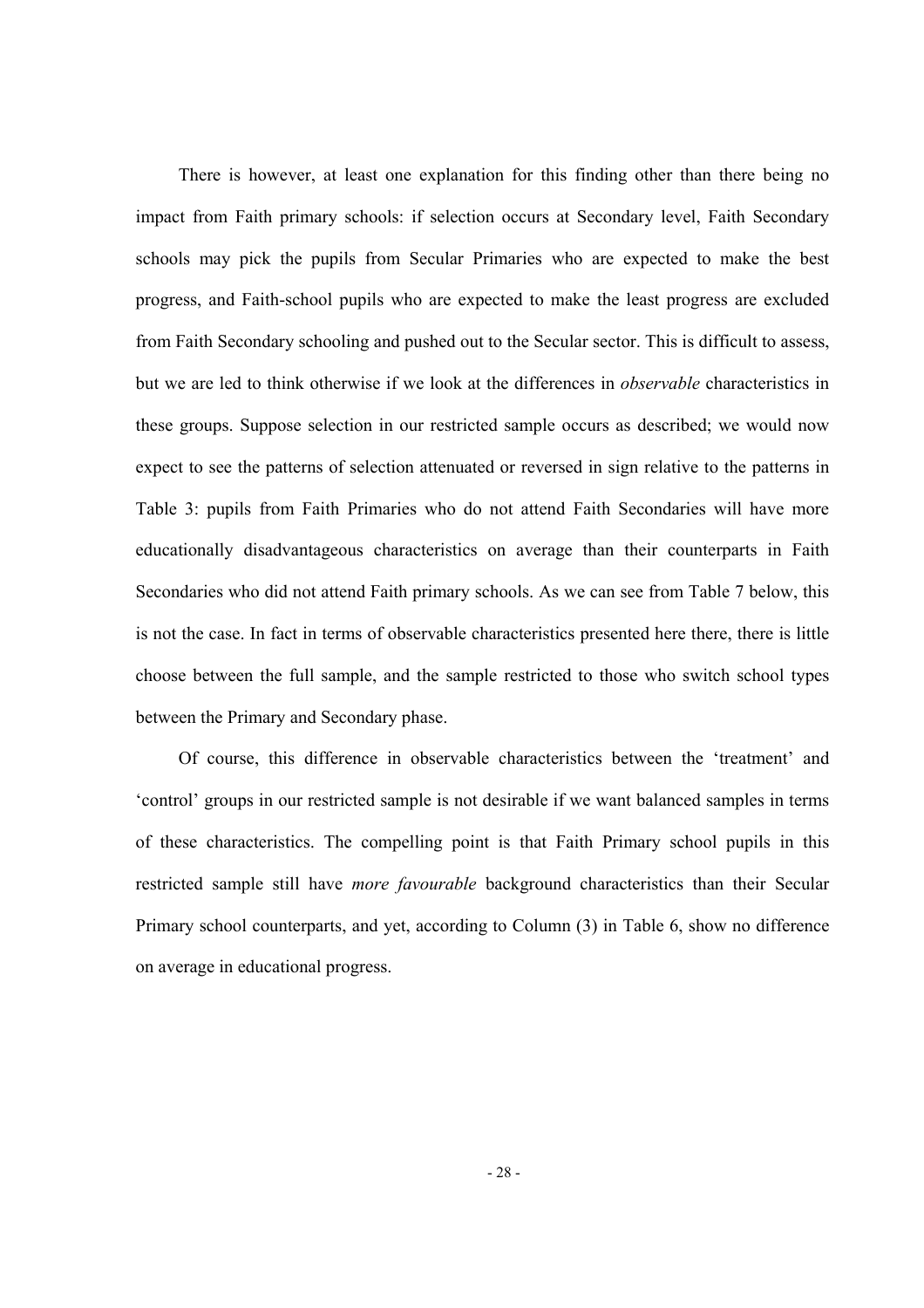|                     | (1)              | (2)                | (3)     | (4)                    |
|---------------------|------------------|--------------------|---------|------------------------|
| Primary school      | Age-7 KS1 Points | Free Meal Eligible | White   | English First Language |
|                     |                  |                    |         |                        |
| Faith, Autonomous   | 0.561            | $-0.033$           | 0.003   | 0.021                  |
|                     | (0.132)          | (0.004)            | (0.006) | (0.004)                |
| Faith, Controlled   | 0.175            | $-0.025$           | 0.003   | 0.012                  |
|                     | (0.139)          | (0.004)            | (0.006) | (0.004)                |
| Secular, Autonomous | 1.210            | $-0.038$           | 0.005   | 0.011                  |
|                     | (0.273)          | (0.009)            | (0.010) | (0.011)                |
| Secular, Controlled | 44.53            | 0.177              | 0.851   | 0.915                  |
|                     | (0.075)          | (0.002)            | (0.003) | (0.002)                |

Table 7: Prior attainment and pupil background by Primary school type for pupils who switch school types across Primary and Secondary phases

Table shows means for Secular Controlled schools, and mean differences for other school categories with respect to Secular Controlled schools. Means and mean differences are obtained from regressions at the pupil level with postcode fixed effects; standard errors clustered at the schools level. Sample as in Table 6, Column 3

What are we to make of these results? One thing that seems clear is that there is no unambiguous performance advantage of Faith or Autonomous schools that could not be attributed purely to pupil-side selection into these schools, or to school-side selection of those pupils likely to show the most progress. Pupils who attended Faith or Autonomous schools at Primary phase but not the Secondary phase do no better in Primary school than pupils who attend Faith or Autonomous schools at the Secondary phase but not the primary phase. The Faith/Autonomous school gap in attainments at primary phase seems largely attributable to differences between those pupil who choose to attend a Faith school at any stage in their school careers, and those who choose never to do so or are excluded from doing so by school selection procedures.

We concede, however, that the estimates we obtain under this sample-restricting strategy have a number of different interpretations and we have some concerns that we may be omitting pupils who benefit the most from Faith and/or Autonomous styles of schooling. An alternative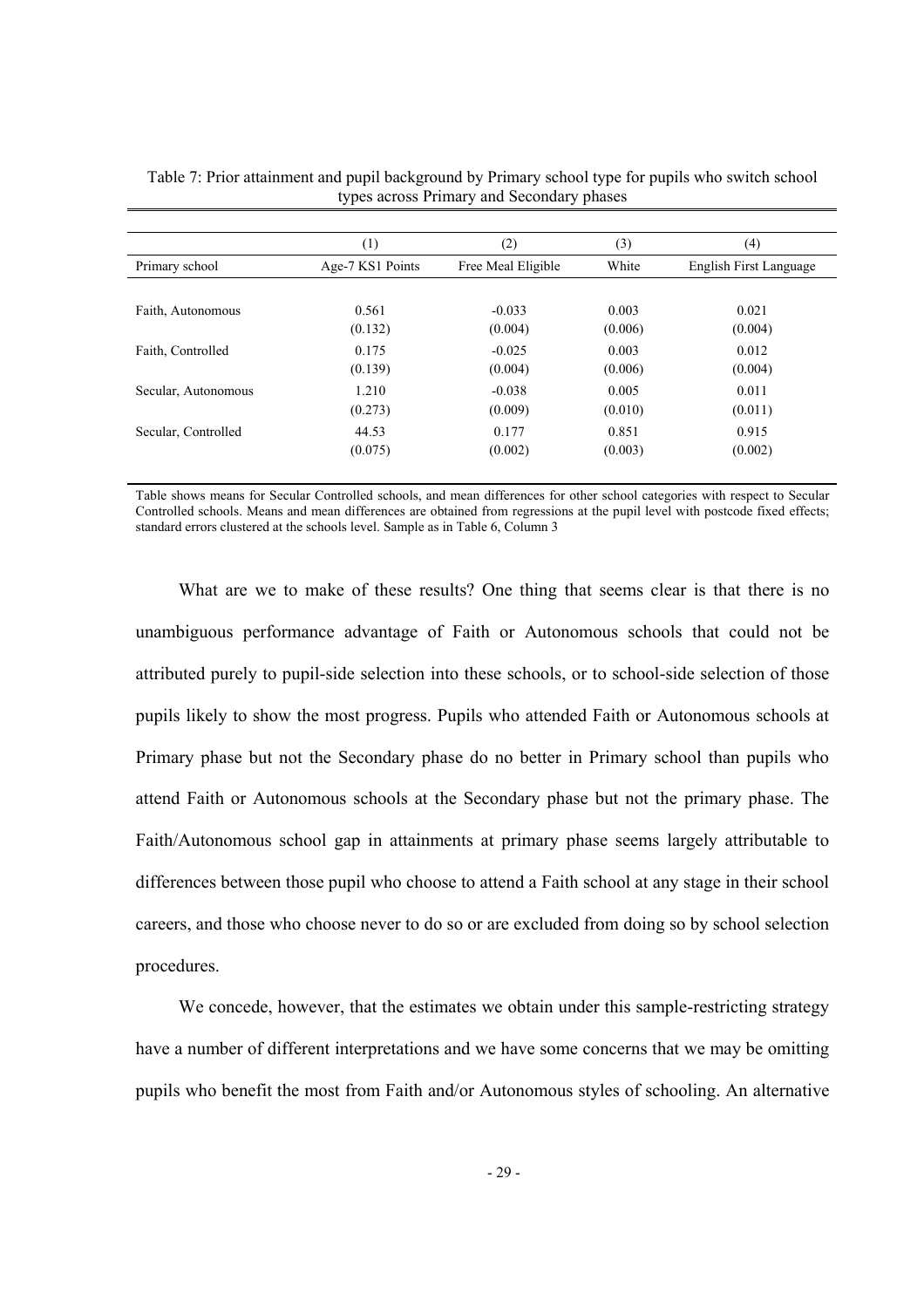approach that is based on similar ideas but which has stronger precedent in the literature is to apply a propensity-score based matching approach (Rosenbaum and Rubin 1983, 1984). Since this is most easily applied when there is a single 'treatment' group, we restrict analysis to comparison of pupils who attend Faith, Autonomous schools (treatments) in the Primary phase with those who attend Secular, Controlled schools in the primary phase (controls). So, in this context, we need an index of the propensity of pupils to attend Faith, Autonomous Primary schools, based on observable factors, on the basis of which we can match pupils who actually attend Faith, Autonomous primary schools with others who do not, but exhibit a similar propensity. Our approach is to construct the propensity score using a linear probability model of Faith, Autonomous primary school attendance with pupil background factors, postcode dummy variables and, optionally, Secondary school sector choice as factors, then apply a wellknown propensity score matching program $11$ . The key outputs of this procedure are shown in Table 8.

The estimates shown in Row 1 are the Average Treatment Effect of attending a Faith, Autonomous at the primary phase; this is just the average difference between age-11 attainment of pupils in this treatment group and the control group pupils in Secular schools to whom they are most closely matched. In Columns (1)-(3) we do not match on future school choice, and the results are generally comparable with the regression estimates we obtained in Table 4. The Average Treatment Effect tends to fall as we increase the number of control group pupils ('neighbours') to which each treatment group member is matched, but levels off at around 1.7 percentiles.

-

<sup>&</sup>lt;sup>11</sup> We use psmatch2 for STATA, Leuven and Sianesi 2003.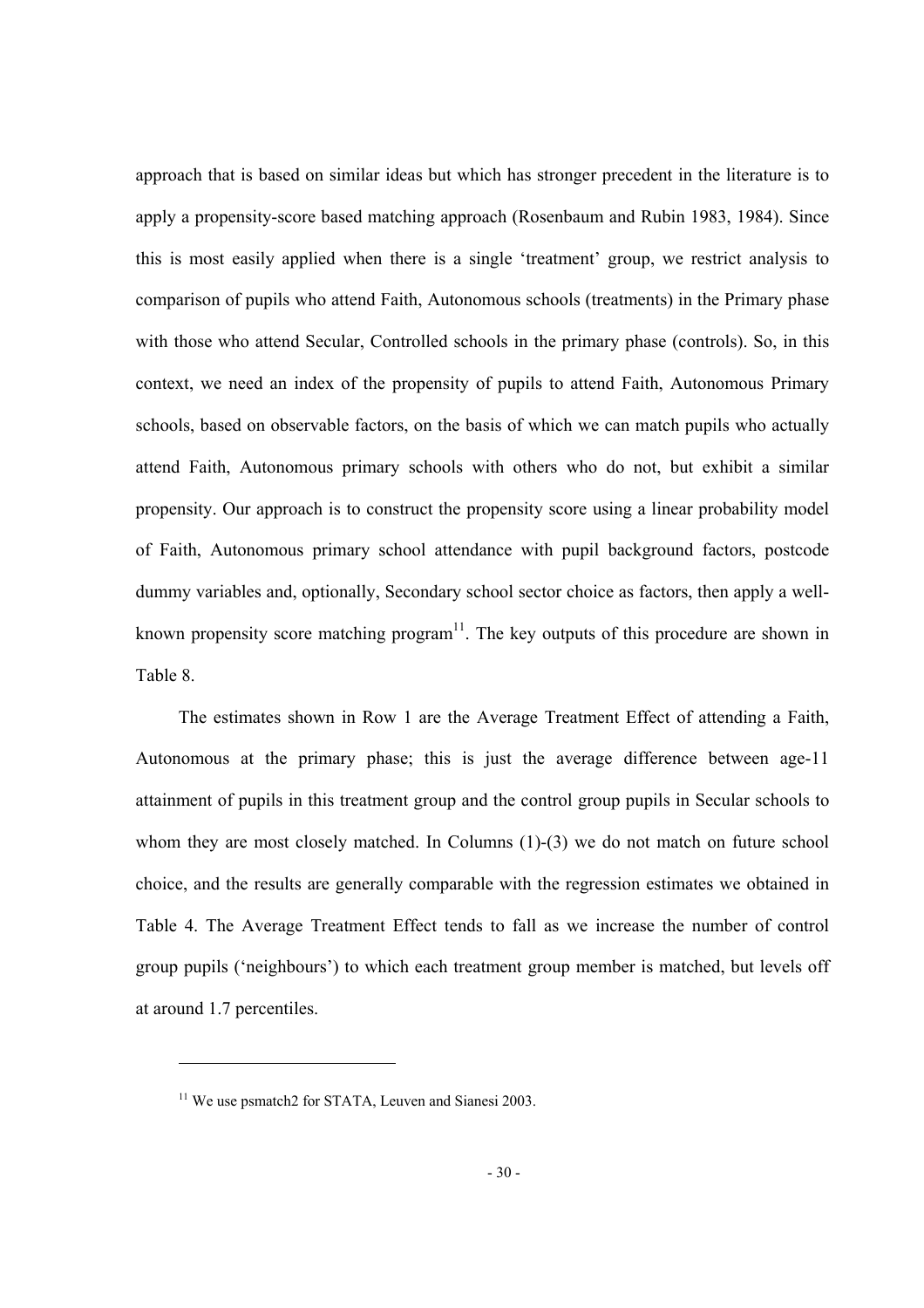|                             |                                       | Not Including Future School Type Controls |                                          | Including Future School Type Controls |                                          |                                          |  |
|-----------------------------|---------------------------------------|-------------------------------------------|------------------------------------------|---------------------------------------|------------------------------------------|------------------------------------------|--|
|                             | (3)<br>(2)<br>$\left(1\right)$        |                                           |                                          | (4)                                   | (5)                                      | (6)                                      |  |
|                             | Nearest Neigh,<br>with<br>replacement | Nearest 10<br>Neigh, with<br>replacement  | Nearest 25<br>Neigh, with<br>replacement | Nearest Neigh.<br>with<br>replacement | Nearest 10<br>Neigh, with<br>replacement | Nearest 25<br>Neigh, with<br>replacement |  |
|                             |                                       |                                           |                                          |                                       |                                          |                                          |  |
| Faith.                      | 2.277                                 | 1.736                                     | 1.712                                    | 1.214                                 | 0.726                                    | 0.647                                    |  |
| <b>Autonomous</b><br>$-ATT$ | (0.448)                               | (0.378)                                   | (0.416)                                  | (0.248)                               | (0.194)                                  | (0.192)                                  |  |
| Control<br>group Mean       | 51.62                                 | 52.16                                     | 52.19                                    | 52.70                                 | 53.19                                    | 53.26                                    |  |

Table 8: Faith, Autonomous school treatment effects: propensity score matching

Note: Data at the pupil level. Analytical standard errors for average treatment on the treated (ATT) in parentheses. The sample only includes pupil attending either Faith, Autonomous primary schools or Secular, Controlled schools. The propensity score is estimated on all pupils using a linear regression model for the probability of attending a Faith, Autonomous primary school. Matching variables include the usual set of variables (KS1 level dummies, individual and school characteristics) and postcode-of-residence dummy variables; additionally Columns 4 to 6 include dummies for type of Secondary school attended at age-12. Columns 1 and 4 present ATT from nearest neighbour matching (with replacement); columns 2, 3, 5 and 6 use nearest 10 and 25 neighbours (with replacement). All estimates obtained on the common support.

In Columns (4)-(6) we match also on Secondary school-type; like before, when we restricted the sample for our regression estimates, this procedure only makes sense under the assumption that both current and future school choice depend on fixed pupil or family characteristics and not on any outcome that depends on primary school choice. These estimates converge at around 0.7 percentiles as we increase the number of pupils matched from the control group. This is somewhere above the zero effect we found in our regression estimates in the most restricted samples, but similar to the regression estimates we obtained in our most stringent specifications on less restricted samples (see for example Column 2 of Table 6). Again, it must be emphasised that even if this is an explicit educational benefit from attendance at a Faith school with autonomous governance and admissions arrangements, it is a very small one.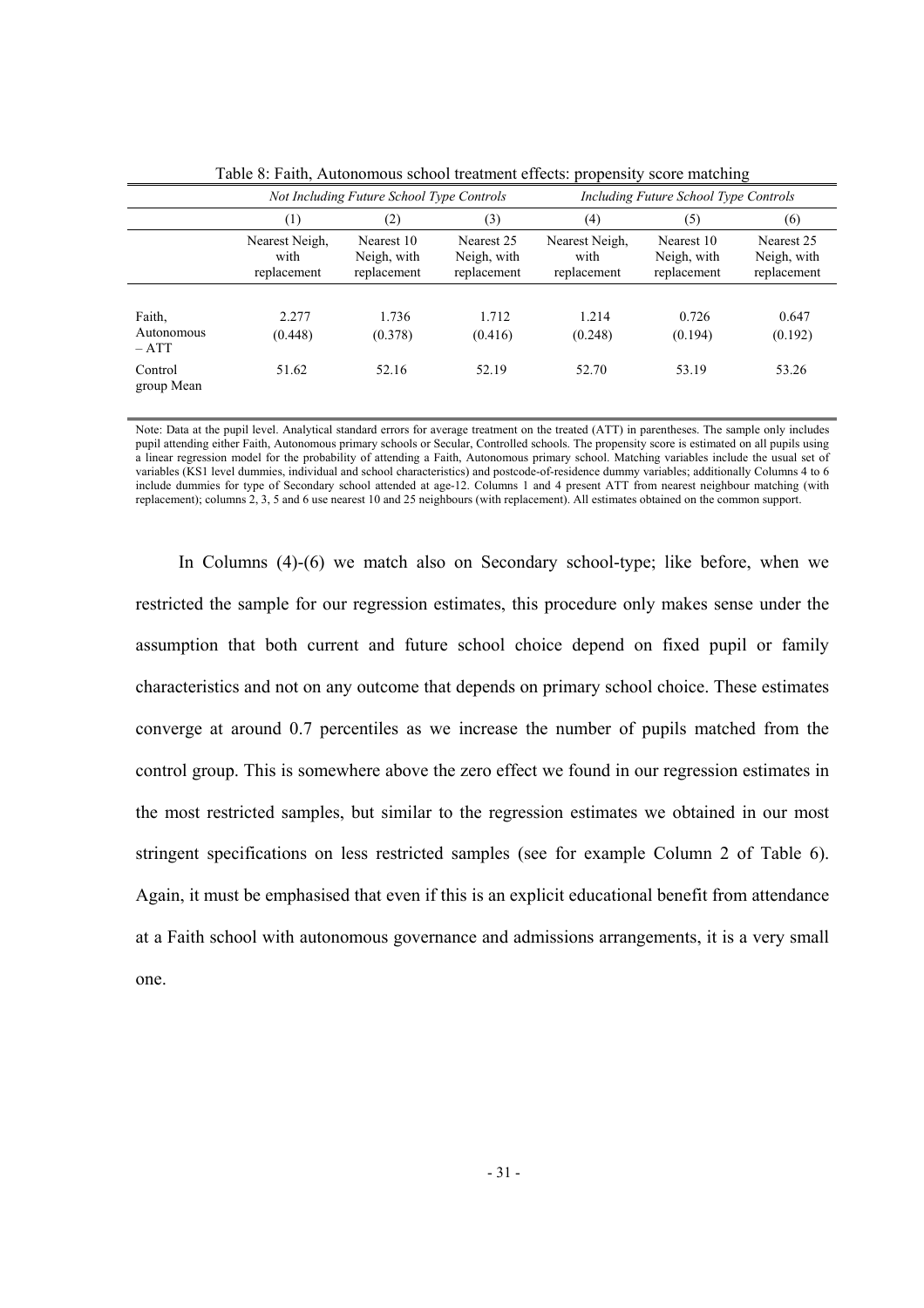# **6. Conclusions**

We have provided a number of estimates of the impact of attending a Faith school in England between ages 7 and 11, on age-11 attainments. Our approach has deliberately avoided instrumental variable strategies adopted by previous work in the field, because we do not believe that there are any credible instruments for Faith school attendance that are uncorrelated with family background, either directly or through residential sorting. Instead we have exploited the fact that we have around one million pupils in our database, which, in conjunction with precise details about place of residence, academic record and future school choice allows us to control quite carefully for factors that influence the propensity to attend Faith schools.

We make no claim to have put a precise number on the causal impact of Faith school attendance, and have indeed demonstrated the magnitude of any difference between Faith school pupils and Secular school pupils depends on the way we cut the sample. There is clear positive selection into Faith schools (and into schools that have autonomous admissions and governance arrangements) on the basis of observable characteristics that are favourable to education – even when we compare pupils that originate in the same block of residential housing. Once we control for this selection, our lowest estimates suggest that there is no difference between expected attainment in Faith Primary schools and expected attainment in any other school type; this is based on comparing pupils who swap in and out of Faith schooling between the primary and secondary phases. A more generous reading of the results suggests that pupils in Faith Primary schools which have autonomous governance and admissions structures progress marginally faster: a pupil starting in an autonomous Faith school at age 7 could expect to be one percentile higher in the distribution of pupil attainments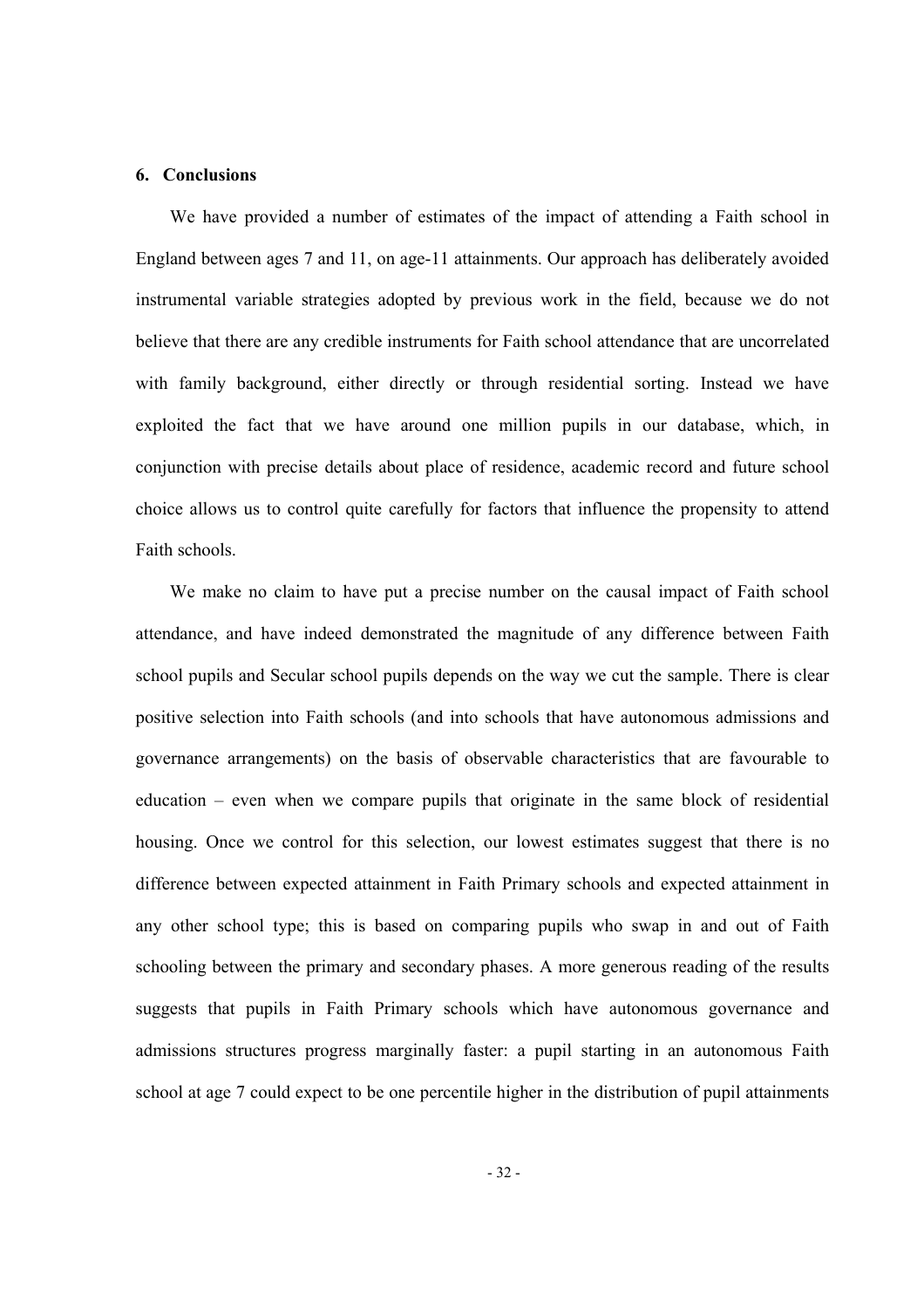by age-11 than a comparable pupil attending a standard Secular school, even when these two pupils live in the same postcode and go on to choose the same Secondary school. The cumulative impact of this over 12 years of compulsory schooling could be substantial, and there may of course be other impacts, on staying on rates for example, that are outside the scope of this study. However, pupils in Faith schools that are under close Local Education Authority control do not progress any faster than similar pupils in comparable Secular schools; any performance impact from 'Faith' schools in England seems to be linked to autonomous governance and admissions arrangements, and not to religious affiliation.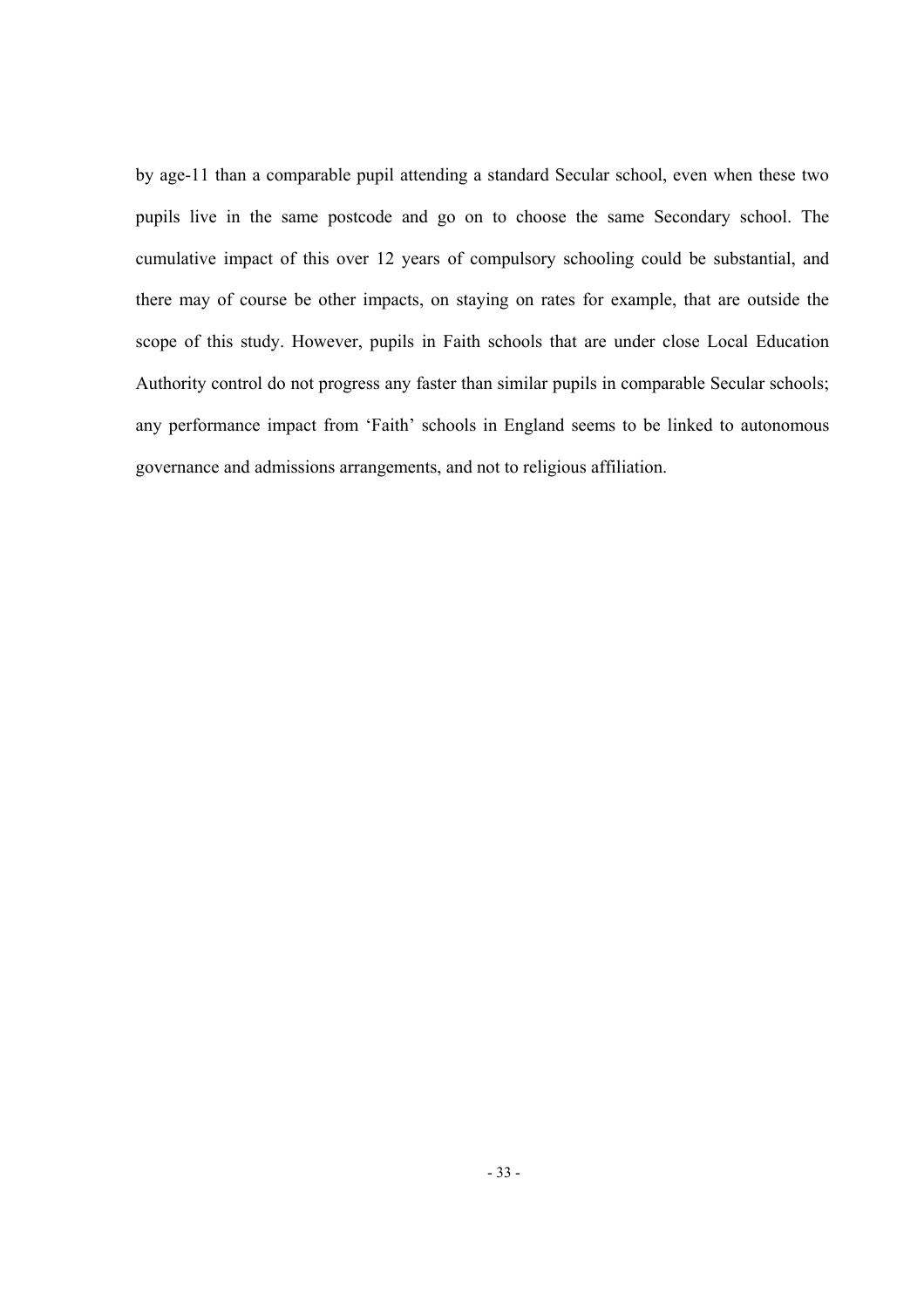#### **7. References**

Altonji, Joseph G., Todd E. Elder and Christopher R. Taber (2002) An evaluation of instrumental variable strategies for estimating the effects of Catholic schools, Working Paper 9358, National Bureau of Economic Research, Cambridge, MA

Altonji, Joseph G., Todd E. Elder and Christopher R. Taber (2005) Selection on observed and unobserved variables: Assessing the effectiveness of Catholic schools, Journal of Political Economy forthcoming

Barro, Robert J., and Rachel M. McCleary (2003) Religion and economic growth, Working Paper 9682, National Bureau of Economic Research, Cambridge, MA

Black, S. (1999) Do Better Schools Matter? Parental Valuation of Elementary Education, Quarterly Journal of Economics, 114, 578-599

Coleman, James S., Thomas Hoffer and Sally Kilgore (1982) High school achievement: Public, Catholic and private schools compared, New York; Basic Books

Evans, William N. and Robert M. Schwab (1995) Finishing high school and starting college; Do Catholic schools make a difference? Quarterly Journal of Economics 110: 941-974

Figlio, David N. and Joe A. Stone (1999) School choice and student performance: Are private schools really better? Research on Labour Economics 18: 115-140

Gibbons, Stephen and Stephen Machin (2006) Paying For Primary Schools: Supply Constraints Popularity or Congestion The Economic Journal, 116 C77-C92

Grogger, J. and Derek Neal (2000) Further evidence on the effects of Catholic secondary schooling, Brookings-Wharton Papers on Urban Affairs 151-201

Gruber, Jonathan H. (2005) Religious market structure, religious participation and outcomes: Is religion good for you? Advances in Economic Analysis and Policy 5: 30

Guiso, L., P. Sapienza and L. Zingales (2003) People's Opium? Religion and Economic Attitudes, Journal of Monetary Economics 50: 225-282.

Jepsen, Christopher (2003) The effectiveness of Catholic primary schooling, The Journal of Human Resources, 38: 928-941

Kane, Thomas J., Douglas O. Staiger and Stephanie K. Reigg (2005) School quality, neighborhoods and housing prices: The impacts of school desegregation, Working Paper 11347, National Bureau of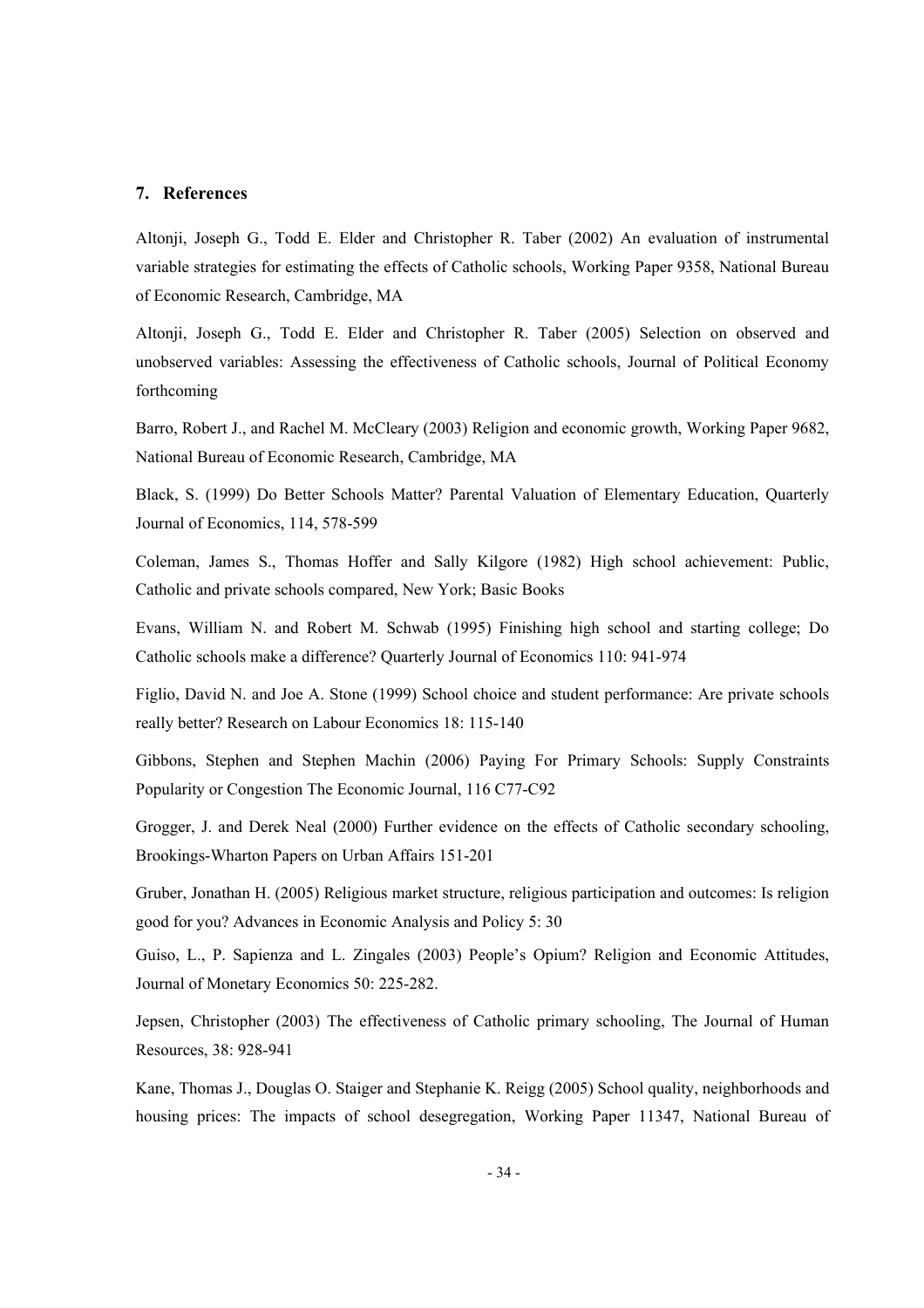Economic Research, Cambridge, MA

Leuven, E. and B. Sianesi. (2003). "PSMATCH2: Stata module to perform full Mahalanobis and propensity score matching, common support graphing, and covariate imbalance testing". http://ideas.repec.org/c/boc/bocode/s432001.html. This version 3.0.0.

Neal, Derek (1997) The effects of Catholic secondary schooling on educational achievement, Journal of Labour Economics 15: 98-123

Prais, S.J., (2005) The superior educational attainments of pupils in religious foundation schools in England, National Institute Economic Review 193: 102-105

Rosenbaum, P. and D. Rubin (1983) The central role of the propensity score in observational studies for causal effects, Biometrika 70: 41-55.

Rosenbaum, P. and D. Rubin (1984) Reducing bias in observational studies using subclassification on the propensity score, Journal of the American Statistical Association 79: 516-524.

Sander, William (1996) Catholic grade schools and academic achievement, The Journal Of Human Resources, 31: 540-548

Shagen, Sandie, Deborah Davies, Peter Rudd, and Ian Schagen, The impact of specialist and faith schools on performance, LGA Educational Research Programme Report 28, Slough; National Foundation for Economic Research

Weber, Max (1905) The protestant ethic and the spirit of capitalism (2003 reproduction of 1956 translation of 1905 original) Dover Publications

West, Anne (2005) School choice: The limits of quasi regulation, Consumer Policy Review 15: 94-98

West, Anne and Audrey Hind (2003) Secondary school admissions in England: Exploring the extent of overt and covert selection, Report for Research and Information on State Education Trust www.risetrust.org.uk/admissions.html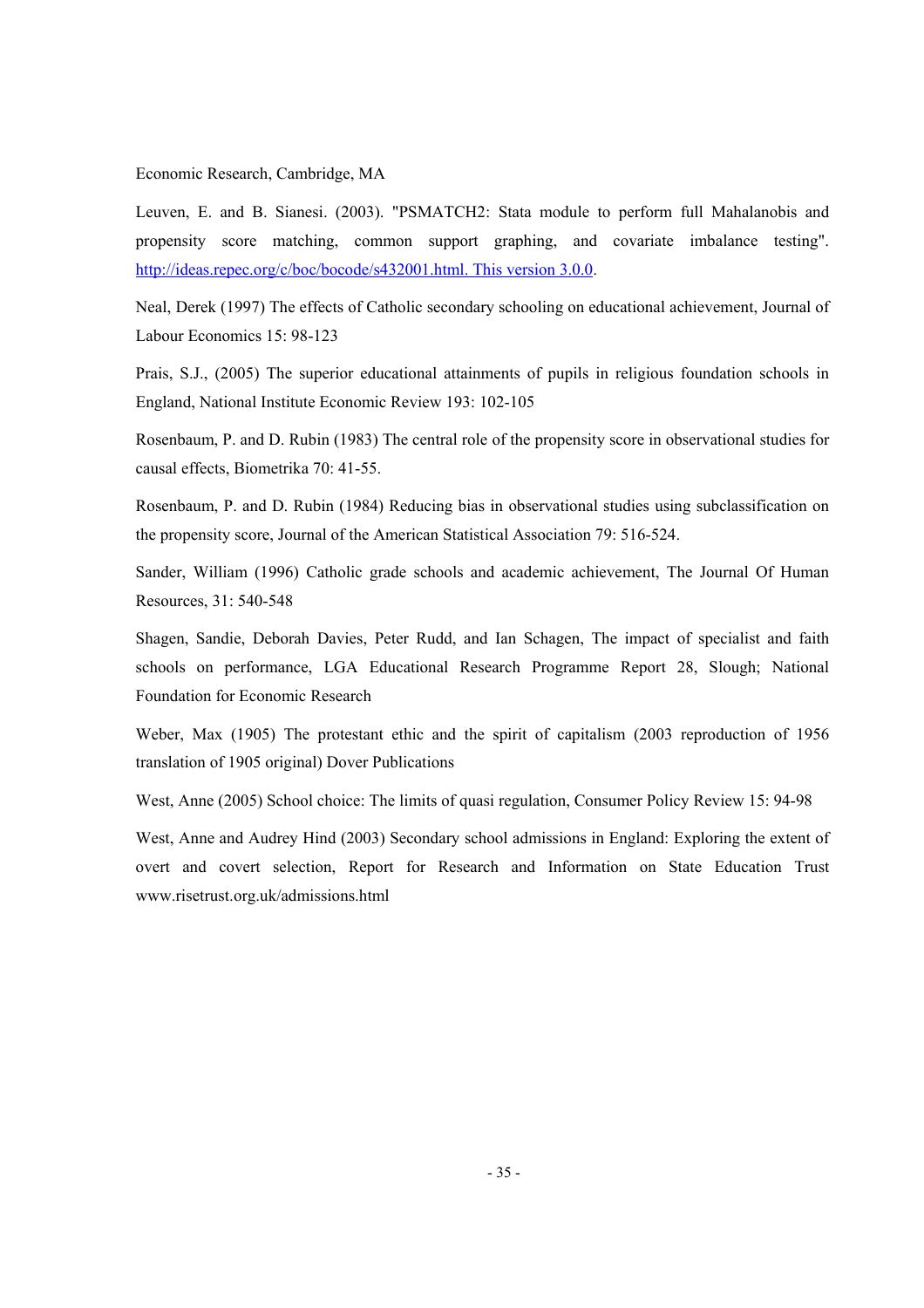# Appendix Tables

| Table 9: Control variables: descriptive statistics |       |          |          |  |  |  |  |
|----------------------------------------------------|-------|----------|----------|--|--|--|--|
| Variable                                           | Mean  | Std.Dev. | Min, Max |  |  |  |  |
|                                                    |       |          |          |  |  |  |  |
| <b>Pupil Level</b>                                 |       |          |          |  |  |  |  |
| Female                                             | 0.496 | 0.499    | 0,1      |  |  |  |  |
| Native language English                            | 0.902 | 0.296    | 0,1      |  |  |  |  |
| Native language not available                      | 0.022 | 0.148    | 0,1      |  |  |  |  |
| Native language not English                        | 0.075 | 0.263    | 0,1      |  |  |  |  |
| Pupil eligible for FSM                             | 0.163 | 0.369    | 0,1      |  |  |  |  |
| FSM eligibility status missing                     | 0.022 | 0.146    | 0,1      |  |  |  |  |
| Pupil with SEN                                     | 0.208 | 0.406    | 0,1      |  |  |  |  |
| SEN status missing                                 | 0.022 | 0.147    | 0,1      |  |  |  |  |
| White ethnicity                                    | 0.845 | 0.361    | 0,1      |  |  |  |  |
| <b>Black Caribbean ethnicity</b>                   | 0.014 | 0.116    | 0,1      |  |  |  |  |
| <b>Black Other ethnicity</b>                       | 0.016 | 0.124    | 0,1      |  |  |  |  |
| Indian ethnicity                                   | 0.019 | 0.136    | 0,1      |  |  |  |  |
| Pakistani ethnicity                                | 0.023 | 0.149    | 0,1      |  |  |  |  |
| Other Asian ethnicity                              | 0.011 | 0.103    | 0,1      |  |  |  |  |
| Other and mixed ethnicities                        | 0.027 | 0.161    | 0,1      |  |  |  |  |
| Missing ethnicity                                  | 0.046 | 0.211    | 0,1      |  |  |  |  |
| Academic Year 2001/2002                            | 0.499 | 0.500    | 0,1      |  |  |  |  |
|                                                    |       |          |          |  |  |  |  |
| School Level                                       |       |          |          |  |  |  |  |
| Total number of pupils                             | 315.8 | 132.5    | 13,1292  |  |  |  |  |
| Pupil/teacher ratio                                | 23.14 | 3.096    | 4.3,72.2 |  |  |  |  |
| Fraction of pupils eligible for FSM                | 0.169 | 0.145    | 0,0.94   |  |  |  |  |
| Fraction of pupils with SEN                        | 0.197 | 0.095    | 0,0.79   |  |  |  |  |
| Fraction of Whites in school                       | 0.844 | 0.254    | 0,1      |  |  |  |  |
| Fraction of Caribbean Blacks in school             | 0.013 | 0.047    | 0,0.79   |  |  |  |  |
| Fraction of Other Blacks in school                 | 0.016 | 0.053    | 0,1      |  |  |  |  |
| Fraction of Indians in school                      | 0.019 | 0.070    | 0,1      |  |  |  |  |
| Fraction of Pakistani in school                    | 0.023 | 0.095    | 0,1      |  |  |  |  |
| Fraction of Other Asian in school                  | 0.011 | 0.053    | 0,1      |  |  |  |  |
| Fraction of other and mixed ethnicity in school    | 0.027 | 0.051    | 0,1      |  |  |  |  |
| Fraction with missing ethnicity in school          | 0.047 | 0.167    | 0,1      |  |  |  |  |
| Ratio of classified to total pupils in school      | 0.409 | 0.431    | 0,1      |  |  |  |  |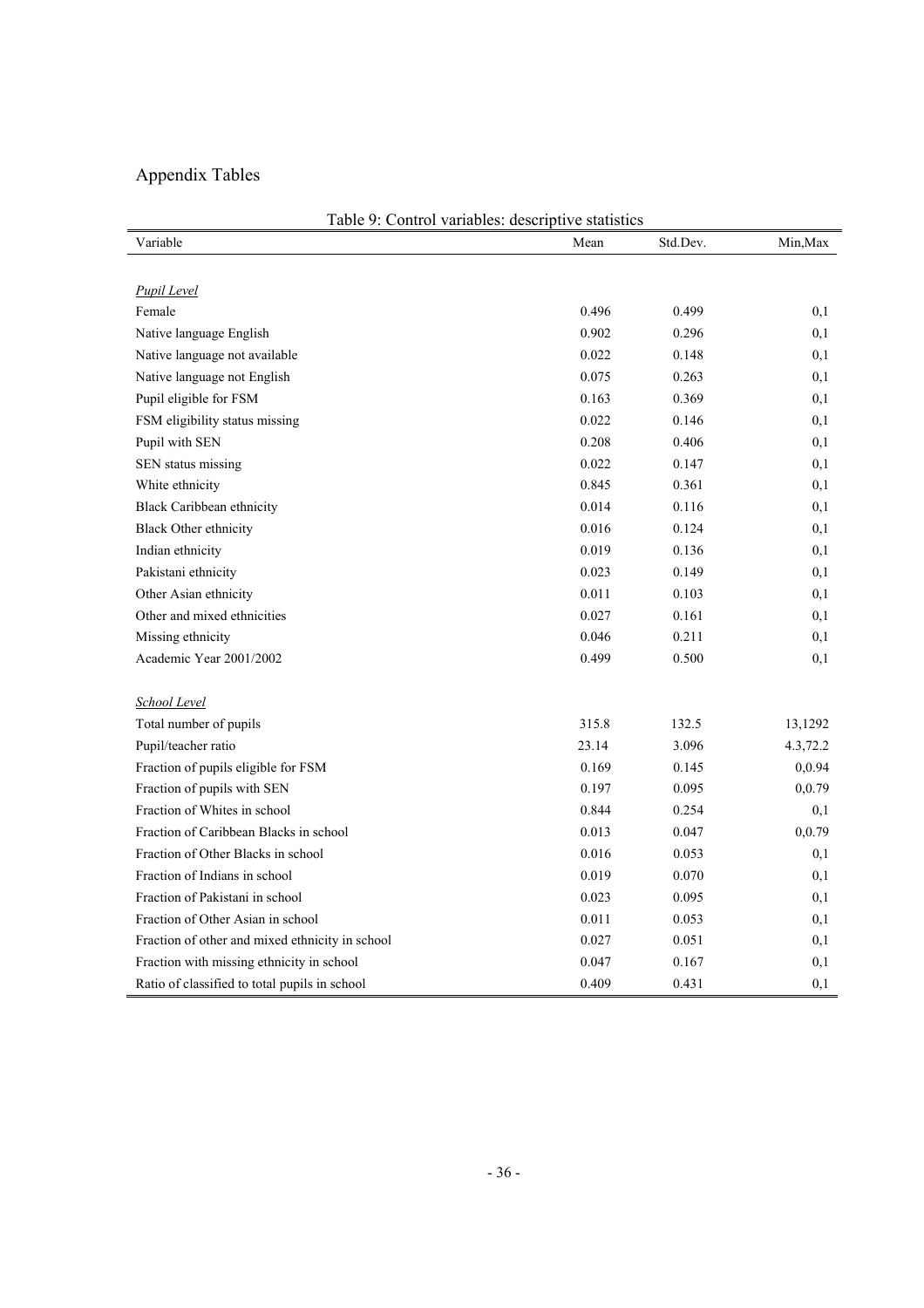|                                                | English          |                  |                  | Maths            |                  |                  | Mean of Maths and English |                  |                  |
|------------------------------------------------|------------------|------------------|------------------|------------------|------------------|------------------|---------------------------|------------------|------------------|
|                                                | (1)              | (2)              | (3)              | (4)              | (5)              | (6)              | (7)                       | (8)              | (9)              |
| Faith school<br>(Controlled or)<br>Autonomous) | 2.119<br>(0.142) | 1.359<br>(0.143) | 1.444<br>(0.120) | 1.518<br>(0.153) | 0.974<br>(0.157) | 0.996<br>(0.131) | 1.819<br>(0.136)          | 1.166<br>(0.136) | 1.220<br>(0.112) |
| Age-7 attainment                               | Yes              | Yes              | Yes              | Yes              | Yes              | Yes              | Yes                       | Yes              | Yes              |
| Individual and<br>School Level<br>Controls     | N <sub>0</sub>   | Yes              | Yes              | No               | Yes              | Yes              | N <sub>0</sub>            | Yes              | Yes              |
| Postcode Fixed<br>Effects                      | N <sub>0</sub>   | No               | Yes              | No               | N <sub>0</sub>   | Yes              | N <sub>0</sub>            | N <sub>0</sub>   | Yes              |
| Schools                                        | 14821            | 14821            | 14431            | 14821            | 14821            | 14431            | 14821                     | 14821            | 14431            |
| Observations                                   | 929958           | 929958           | 470607           | 929958           | 929958           | 470607           | 929958                    | 929958           | 470607           |

Table 10: Conditional mean age-11 attainments of Faith school pupils relative to Secular school pupils.

Note: Regressions at the pupil level; standard errors clustered at the schools level. Controls with descriptive statistics are listed in Appendix Table 8.